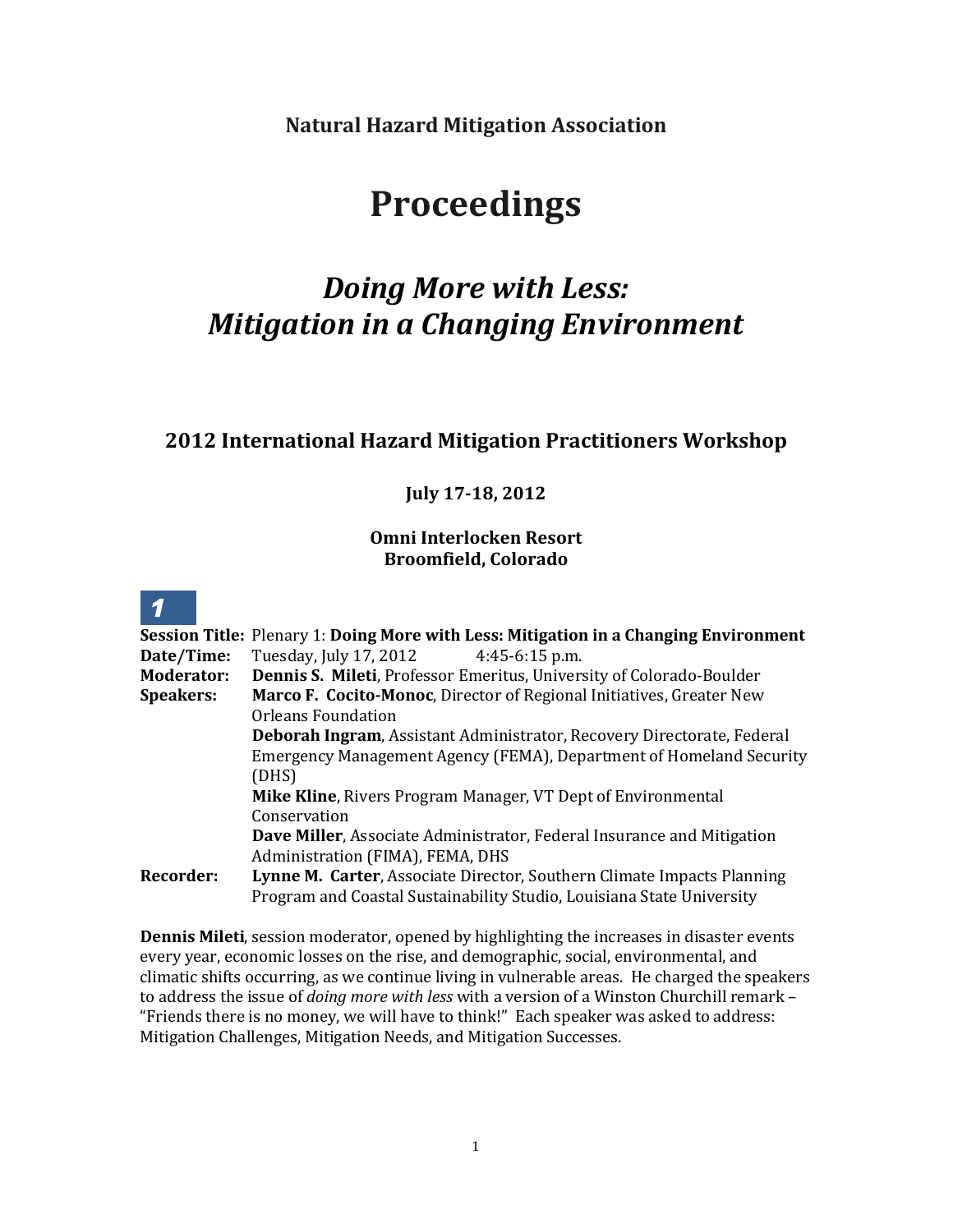

#### **Marco F. Cocito-Monoc:**

Mitigation Challenges:

- Coastal wetland loss: every 38 minutes Louisiana loses a football field size of  $\bullet$ wetlands due to many factors including: oil and gas canals, pumping of water and other liquids, sea level rise, and subsidence.
- Place-based living/staying: there are many reasons that people stay in vulnerable coastal areas including: access to livelihood, e.g., fisheries, poverty--thus inability to move--and community.
- Fear of the implications of change: for example, St. Bernard Parish, even after the devastation of recent hurricanes and levee failures continues to allow houses built slab-on-grade because they are afraid that residents could not afford to return if they require more.

Mr. Cocito-Monoc said the Louisiana State Coastal Master Plan is updated every five years and the newest requires \$50 billion over 50 years, to undertake actions already identified to protect some portions of the coast. He said the BP spill funds that are allocated to this funding are reduced for Louisiana as they need to be shared with the other impacted states of Mississippi and Texas. He added that the Coastal Master Plan is criticized for its perfunctory inclusion of public input.

Mitigation Needs:

- For the Louisiana Coastal Master Plan: better public input process, e.g., include the Houma Nation
- Large sediment and river diversions for coastal restoration
- More resilient housing, e.g., no more slab-on-grade
- Implement multiple layers of coastal protection
- Be honest about what can and cannot be done to protect the coast and specific locations and at what cost and to whom.
- Better cooperation among those working on coastal issues and making use of the connections already in place. Develop an online tool for coordination among state, local, academic organizations and others.
- Better cooperation and cooperative planning among coastal parishes, e.g., the "5 + 1" program (five coastal parishes and New Orleans).

Mitigation Successes:

- Water challenge an award from Tulsa Partners to develop an integrated water management effort
- Based on Dutch examples that could lead to the creation of a private industry on water
- Management, and the focus of government on new options.
- 5+1 program with a focus on community engagement to bring in more public input
- Transportation volunteers
- Three community foundations helping to determine community needs and address them: St. Bernard Community Foundation, Jefferson Community Foundation, and Plaquemines Community Foundation.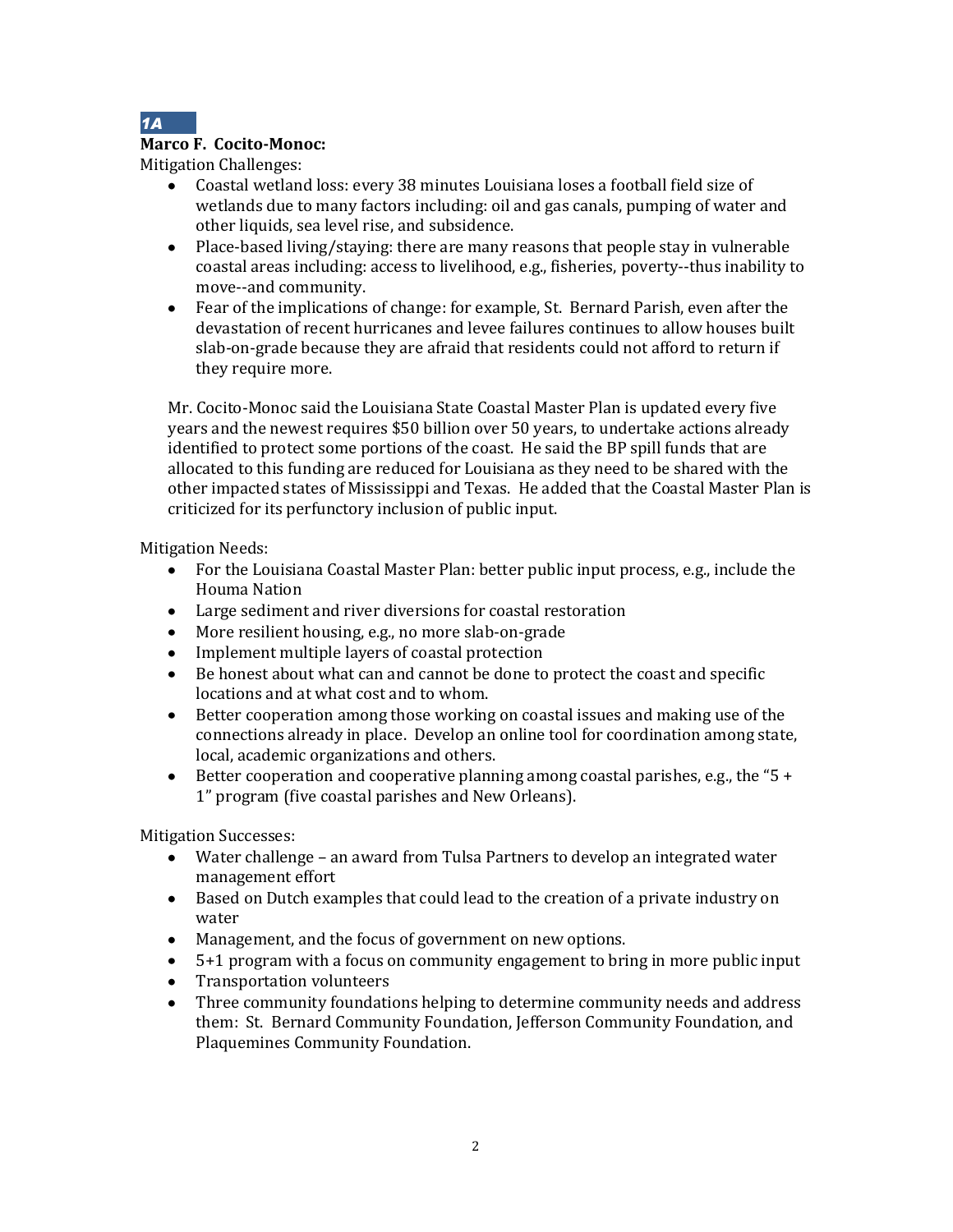

#### **Deborah Ingram**

Mitigation Challenges:

- Mitigation needs to become part of the recovery process. There is great need to develop a risk-conscious culture with influence at the community level and recognition of how risks change after an event. What is sustainable for the longrun? Consider how decisions impact others and vise-versa.
- Recognize that climate change is already impacting us and consider how the climate will change in the future and how the impacts will also continue to change.
- Post-disaster: the present practice of building quickly versus building smartly. Need to rethink what to do and how.

Mitigation Needs:<br>• Need to de

- Need to demonstrate and communicate the 4:1 ratio (\$4 benefits for every \$1 in pre-disaster efforts) and develop other ways to put this benefit into economic terms, attracting businesses to invest in and develop more resiliently.
- More safety consciousness, e.g., more effective implementation and use of land-use plans and building codes.
- Making it happen: show successes, applaud good work, spread the word to influence decision-makers. New thinking is required at all levels . . . How are we going to plan and recover?

Mitigation Successes: not done but some progress:

- National Disaster Recovery Framework is a good base for concepts, language, tools, and dialog.
- Collaboration is good in a number of ways and should be built upon, e.g., Silver Jackets program between USACE and FEMA.
- "Whole community approach" means to recognize that the feds are not going to come in and save the day but rather it is "What Happens at the Community Level." Embrace actions by municipal organizations, businesses, faith-based organizations – everyone.

## *1C*

## **Mike Kline**

Mitigation Challenges and Needs:

- On surviving a major disaster that covers an entire State: have your team learn to pace themselves, work to keep good communications between all involved agencies, keep the issue of resiliency high on the list of critical issues to be planned for and dealt with at the State level.
- Prior to disasters: need to create regional centers with broadly trained teams capable of integrating conservation, hazard, community development, and transportation perspectives to support towns and to help them to support each other. In any process you need to recognize that no plans go unchanged and you need to trust the teams to make good decisions on-the-fly.
- In the case of floods, the damages and hazards may be due to systemic river instabilities far removed from the site level where damages are being assessed; be sure to focus on the causes of the problems and not the symptoMs. Imminent threats that exist after a flood disaster necessitate emergency measures and require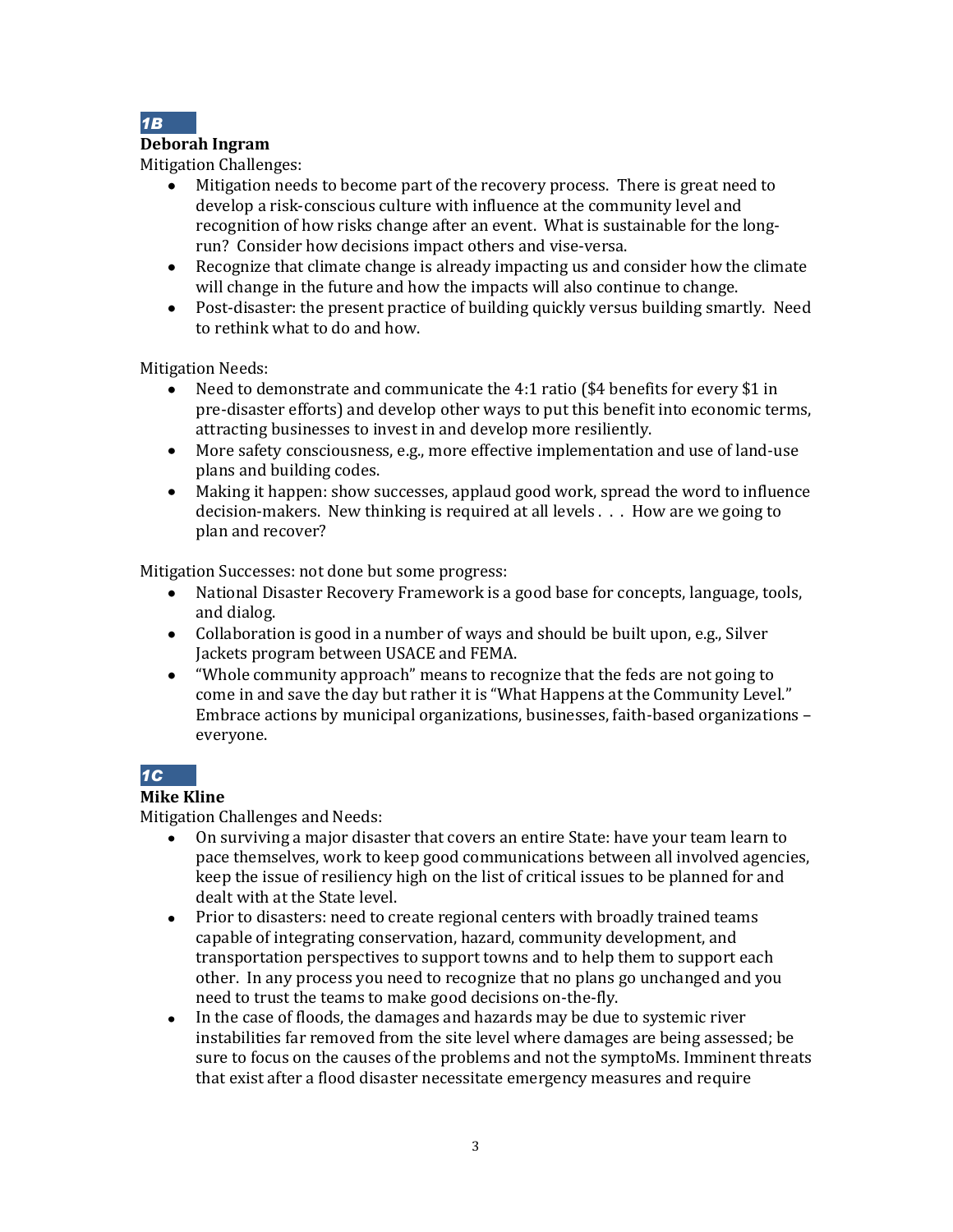operational systems in place to mitigate future hazards from the immediate response on through the recovery phase of a disaster.

During large disasters, the best-laid plans for in-state coordination may be  $\bullet$ confounded by the large influx of federal and NGO disaster-related personnel from outside the state, who are unfamiliar with either the nature of the damages, the imminent threats or the affected communities. Critical relationships and trust for effective and efficient recovery may be hindered by this unfamiliarity. Building communication systems to enhance these new relationships, prior to disasters, may be a critical mitigation process. Pre-established interagency agreements concerning local and state emergency and recovery standards can save time needed to focus on hands-on community work.

Mitigation Successes:

Bennington, Vermont, sought to support economically important development opportunities in locations—not mapped floodways or "special flood hazard areas" identified as high risk for river erosion hazards. Following one such instance, and after a lengthy court challenge, the town began working with the Vermont Agency of Natural Resources to identify the flood and erosion hazard areas in its community. This work resulted in the community having a better understanding of the need to protect floodplains and river corridors with new land use regulations. This prompted the state to work with the town to fund floodplain mitigation efforts to remove encroachments from the erosion hazard areas. During Tropical Storm Irene, this work resulted in Bennington's escape of major damages it historically experienced in major floods. The state of Vermont is now seeking to work with its federal partners to form a "Flood Resilient Communities Program" that will support the types of mitigation incentives and partnerships that have proved so successful in Bennington.

## *1D*

#### **David Miller**

Mitigation Challenges:

 $\bullet$ Building a risk-conscious culture. How would you do that? Have a conversation with mayors – the three things you might ask them to consider: 1. Do you know the real risks (science-based, economic, etc.) that your community faces and do you discuss those publically? 2. What could your community not live without for 72 hours or more (transportation, education resources, regional interactions)? 3. What are you willing to invest in to sustain your community through its threats (within and outside the community)?

Mitigation Needs:

- Need to have a discussion of community problem-solving/risks. Think outside the box and be ready for tomorrow's events, communities, technologies, not yesterday's.
- Need to understand the real community dynamic and changes that are underway. Challenge the assumptions of what a community will and can look like. Might be better to move in concert with the community rather than just repairing what is there, e.g., maybe need to relocate the hospital.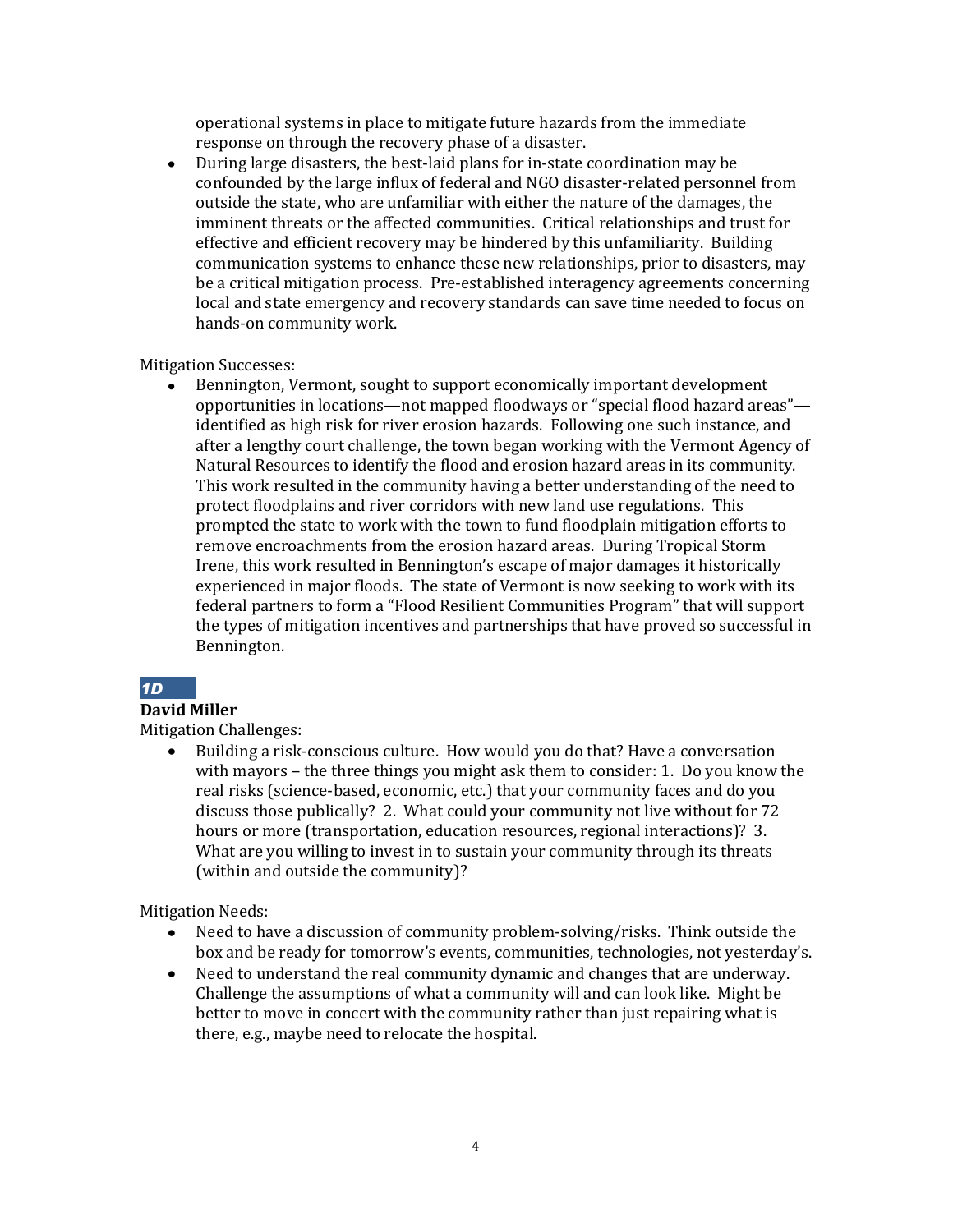Mitigation Successes:

- Yesterday's success does not mean it will be a success for tomorrow. Need to synergize and synthesize for future needs.
- Building codes are good but we might consider what risk we are building to and analyze how we can build to address more than one risk at a time.
- See what we can learn from successes in different locations, e.g., Community Rating System of the National Flood Insurance Program (NFIP).

#### Final Comments:

Right now we assign risk too often to those who cannot accept it. NFIP should reflect the risk in its charges—we should provide incentives to do good things and penalties for bad behavior.

# *2*

|                   | Session Title: Plenary 2: Overcoming Mitigation Challenges and Moving Forward  |
|-------------------|--------------------------------------------------------------------------------|
| Date/Time:        | Wednesday, July 18, 2012<br>$8:30$ am $-10:00$ am                              |
| <b>Moderator:</b> | Bob Anderson, Senior Engineering Geologist, California Seismic Safety          |
|                   | Commission                                                                     |
| <b>Speakers:</b>  | Barbara Carby, Director, Disaster Risk Reduction Centre, University of the     |
|                   | West Indies, Mona Campus                                                       |
|                   | <b>Rosemarie Geier Grant, Program Director of Research, Technology</b>         |
|                   | Research and Innovation Laboratory, Building Technology Research               |
|                   | Unit, State Farm Insurance                                                     |
|                   | William H. Hooke, Director, Policy Program, American Meteorological            |
|                   | Society                                                                        |
| Recorder:         | <b>Lisa Grow Sun, Associate Professor, Brigham Young University Law School</b> |

## *2A*

**Barbara Carby** began by discussing the history of the University of West Indies and the long history of mitigation in the Anglophone Caribbean region, including the 1985 groundbreaking international conference on mitigation in Jamaica, Jamaica's 1998 drafting of a national mitigation policy, and the 2011 development of a model mitigation policy for English speaking regions by the Caribbean Disaster Emergency Management Agency (CDEMA). She also discussed the importance of mitigation for the region, pointing out the damage (both economic and in terms of lives lost) from the Haiti earthquake, as well as from Hurricane Ivan.

Dr. Carby described successes of mitigation in the region, including obtaining grant money for retrofitting roofs after hurricanes, as well as a community level model plan that guides communities in hazard analysis and development of mitigation plans that are specific to the community and that set community priorities. One rural community in Jamaica— Ashkenish—had success with using science to inform mitigation measures after large cracks in the ground indicated the beginning of landslide activity. Landslide susceptibility mapping was performed and houses in danger were relocated to safer areas based on the landslide maps. At the national level, hazard assessments are now incorporated in environmental impact assessments and the national emergency management agency is included in development planning.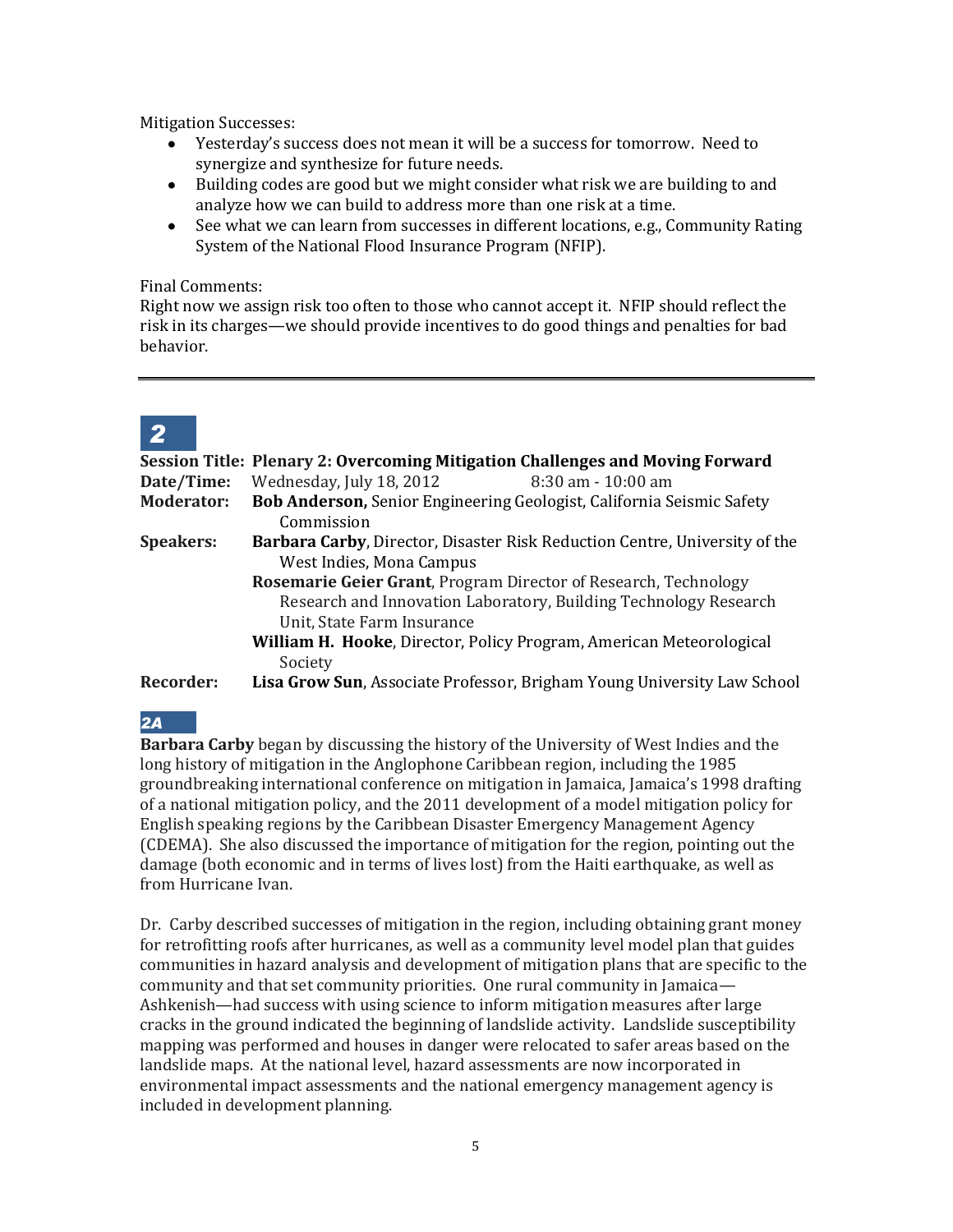Dr. Carby noted that there is always a gap between theory and practice, and that one major practical challenge is the very high exposure of national assets to hazards and the fact that there is no policy for retrofitting vulnerable critical facilities and infrastructure. (One exception is the road to the airport, which is being raised to withstand a category 3 storm with funding from the Chinese government). She also noted that, in Jamaica, both the very rich and the very poor inhabit high hazard areas. She said the poor inhabit the fringes of urban waterways on unstable slopes, and the rich occupy unstable land above Kingston, with a combined estimate of 600,000 to 700,000 people living on unstable slopes.

Barbara Carby explained that another practical challenge is keeping hazard maps updated, because mapping is usually completed with grant funding, and there is no provision in the budgets of technical agencies to continue hazard mapping prograMs. She said the use of probabilistic risk analysis is not yet widespread, but Jamaica is moving toward an internetbased and open access risk atlas that will allow the public to view maps, although currently, local authorities do not consistently use hazard maps. She said a major question is how to ignite sustained, large-scale public interest in mitigation. She pointed out that government funding cutbacks are also likely to affect university-funded research but there are opportunities to include mitigation approaches under the climate change adaptation banner, and Caribbean countries are taking advantage of these opportunities.

#### *2B*

**Rosemarie Geier Grant** presented a private sector perspective on mitigation challenges, opportunities, and successes. She noted that new and innovative approaches to hazard mitigation are both sociological and technical. She said State Farm Insurance has been learning more about what its customers want and need, learning more about what messages resonate with customers, and developing "visuals" to communicate risk. She said the company has found that the timing of the messaging matters a lot. She provided an example where it was found to be more effective for people get a message about hailstorm mitigation (focused on impact resistant roofs), when they are considering installing a new roof. She said the company is also investigating how to communicate more effectively with different age groups, testing, for example, the use of text messages with younger consumers and putting mitigation information on the Internet's YouTube).

Ms. Grant explained that one major challenge for mitigation is that lots of research is geared toward new construction, whereas there is not much focus on retrofitting existing homes. She said funding is a constant challenge, as is the fact that architectural design tends to be divided into silos by type of mitigation--wind, flood, seismic--even though homes often face multiple hazards. She also pointed out that there is not much quantifiable statistical data to establish the cost-effectiveness of mitigation measures because of the long feedback loop; hazard mitigation measures may not pay dividends for twenty or thirty years, so much of the evidence about the effectiveness of mitigation is more anecdotal than statistical. She contrasted this with automobile injury programs, where the feedback loop for mitigation measures, such as child booster seat laws, is much shorter.

Ms. Grant illustrated approaches taken by the insurance industry, requiring versus encouraging mitigation such as in Florida, where State Farm gives discounts for wind mitigation for homes, which is a mandatory program through the state, or the impact resistant roofing program for hail is a voluntary discount program. She noted however, for wildfires, State Farm will not ensure homes that have not cleared defensible space, even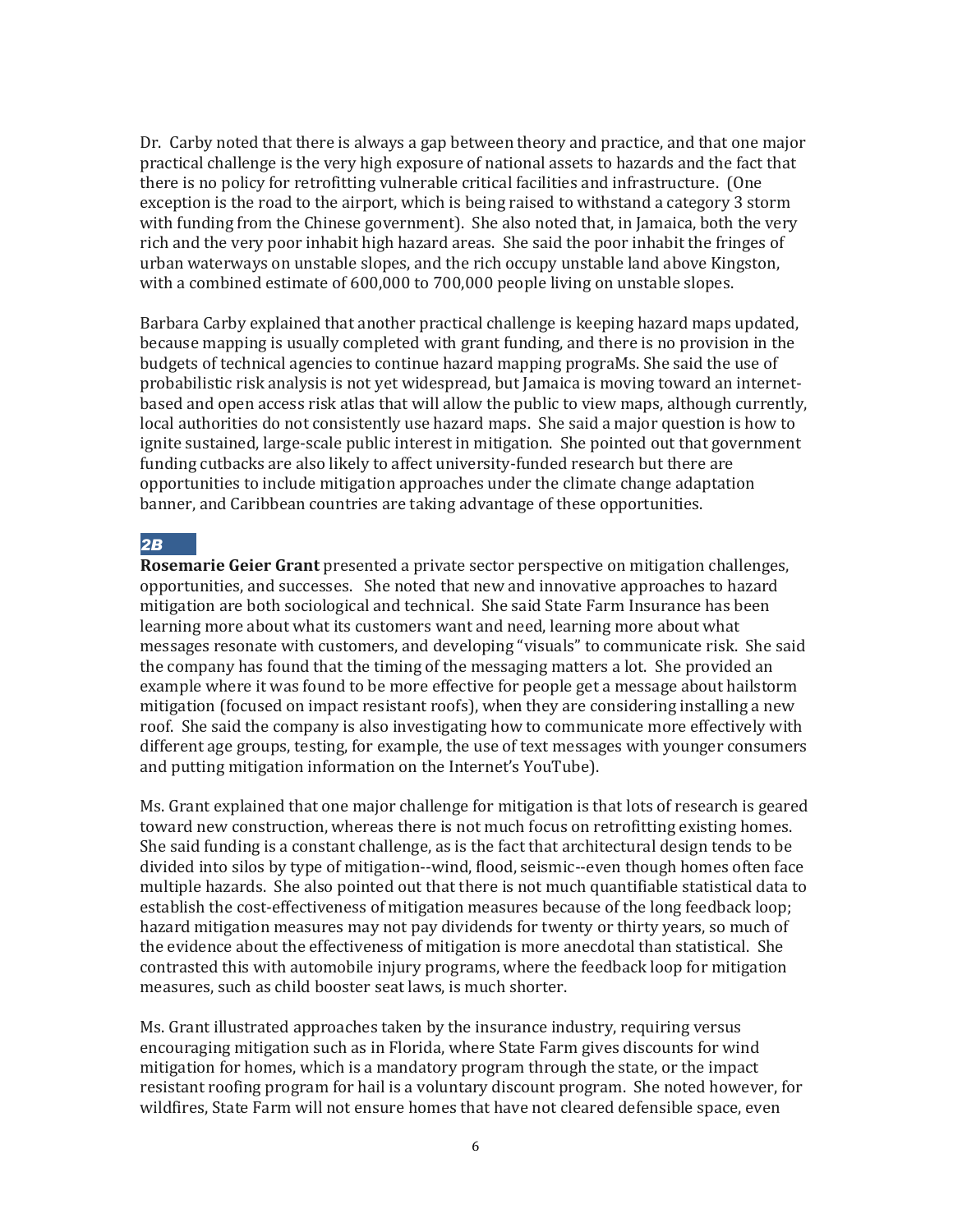though that means State Farm might lose some customers. She said the Home Fire Sprinkler Coalition has used video to help publicize the advantages of home fire sprinklers.

## *2C*

**William Hooke** began by discussing the fact that the challenge of mitigation today is that we need mitigation approaches that are cheap, quick, and effective. He asked the audience, what NHMA and the Last Supper have in common, explaining that the answer is the power of an idea and a viral approach. He said NHMA has a powerful idea and needs a viral emergent approach.

He proposed that there are four emergency approaches that can become viral: 1) getting the policies right; 2) utilizing place-based approaches and social networks; 3) developing and equipping leaders, which is easier than convincing everyone; and 4) building on a foundation of facts. He emphasized that we must solve tomorrow's problems with tomorrow's tools, instead of yesterday's tools.

Dr. Hooke concluded by identifying five policy changes that would make a difference: 1) no adverse impact development, as advocated by the Association of State Floodplain Managers; 2) learning from experience, building on the example of the aviation industry which has kept the number of accidents basically steady even though the number of flights has increased dramatically, by having the National Transportation Safety Board analyze every aviation accident to find out why it occurred; 3) keeping score; 4) fostering public-private strategic partnerships, recognizing that the private sector is a disaster victim, vector, critical infrastructure provider, emergency responder, and recovery driver; and 5) reaching out to and revitalizing the U.S. Department of Commerce, rather than working through DHS or FEMA, because of its expertise in business continuity, economic development and vulnerable populations. He suggested the development of new leaders is also critical.

## *3*

|                   | Session Title: Track 1: Mitigation Challenges - The Promises and Pitfalls of     |
|-------------------|----------------------------------------------------------------------------------|
|                   | <b>Encouraging the Adoption of Higher Mitigation Standards</b>                   |
| Date/Time:        | Wednesday July 18, 2012 10:15 - 11:30 a.m.                                       |
| Organizer:        | Cynthia Palmer, Workshop Planning Committee Member, NHMA                         |
| <b>Moderator:</b> | Gavin Smith, Executive Director, Department of Homeland Security Center          |
|                   | of Excellence – Coastal Hazards Center, University of North Carolina-Chapel      |
|                   | Hill                                                                             |
| <b>Speakers:</b>  | Laura M. Herbert, Lead Mitigation Planner, Florida Division of Emergency         |
|                   | Management                                                                       |
|                   | <b>John Ingargiola</b> , Senior Engineer, Federal Emergency Management Agency    |
|                   | (FEMA)                                                                           |
|                   | <b>Janiele Maffei, Chief Mitigation Officer, California Earthquake Authority</b> |
| <b>Recorder:</b>  | <b>Judy Sears</b> , Community Liaison, Regional Training Institute – Community   |
|                   | <b>Emergency Preparedness, Office of Extended Education, Humboldt State</b>      |
|                   | University, Arcata, CA.                                                          |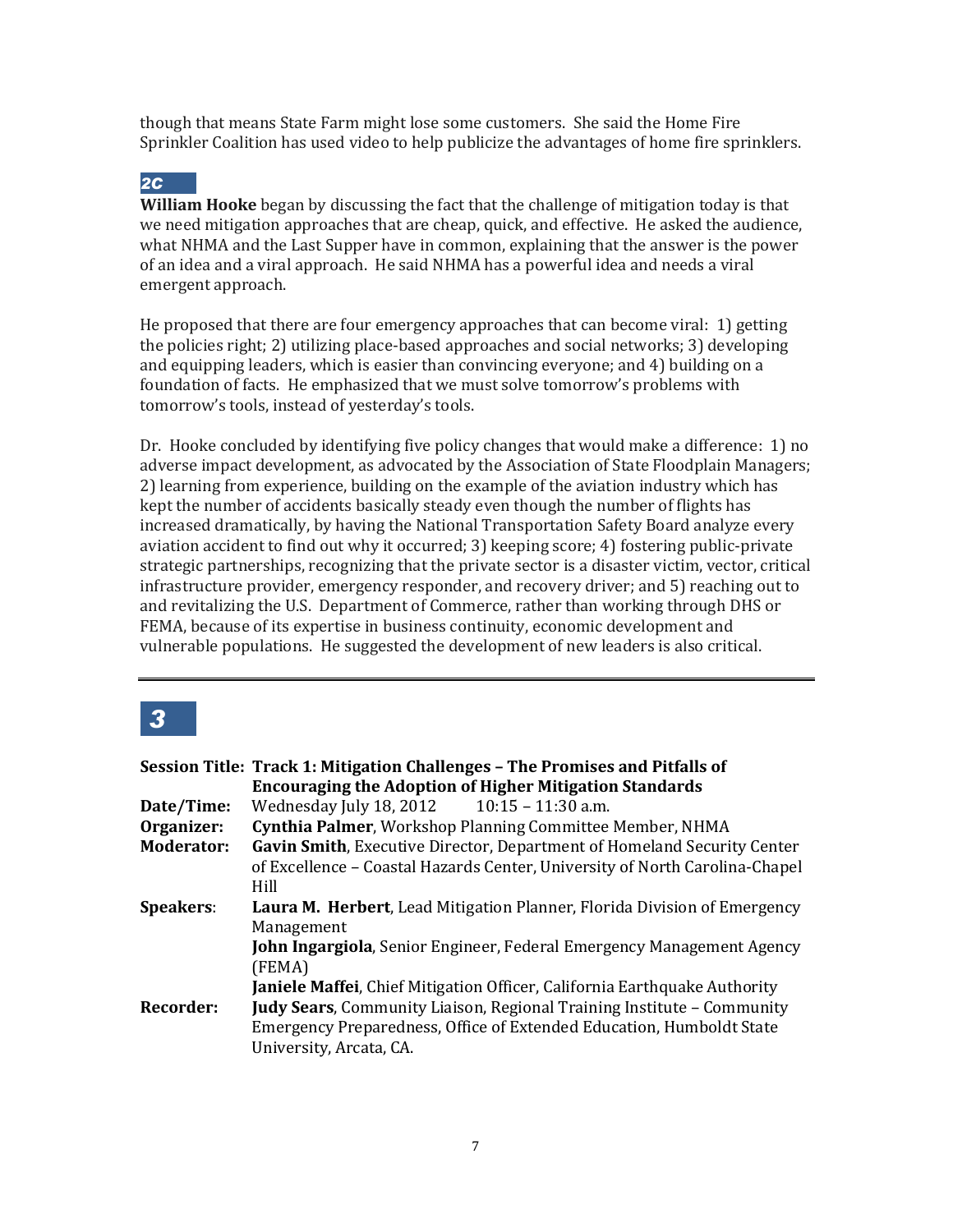

**Gavin Smith**, moderator, opened by describing the intent of this session as an opportunity to explore how we can more affectively encourage the adoption of higher standards of mitigation planning. He gave a brief overview of a six-year federal plan-quality analysis study being conducted as a follow-up assessment to the Disaster Mitigation Act (DMA) of 2000. He said the study evaluates state and local mitigation plans that have been written in response to the DMA, asking if the DMA has been successful in promoting development of improved plans. Focusing on the land use planning dimension, Dr. Smith said the study explores how plans are being implemented, what are the processes of monitoring progress over time, assessing inter-organizational coordination including government, non-profits and other public stakeholders to address risk reduction, and asks who is being included in the planning processes. He reported that over-all results in the study are disconcerting, particularly which specific groups of stakeholders are actively involved in the planning process. He said the participation dimension, on a zero-to-ten scale, after assessing one hundred seventy-five (175) hazard plans, was rated at five.

Gavin Smith also reported disappointing assessment scores for risk and vulnerability, explaining that vulnerability planning has focused more on critical public facilities and less on the environment and social vulnerability. He also suggested that the assessments of capability and the development of programs and polices meant to help reduce risk, which are not required by the DMA, were disappointing as well. He said they lead to the consideration of including capability building as a plan requirement in the future. He noted the subject plans generally did not look at broader topics such as resilience or sustainability. He also suggested the majority of the plans assessed by UNC seem to have been developed looking backwards at vulnerable structures rather than forward to future development placement in relation to hazards. He said the reviewers found there was little monitoring of progress using indicators was adequately developed to measure what specific objectives for mitigation have been accomplished. Dr. Smith said one of the lowest scoring assessments was that of inter-organizational coordination between different actors in the community (score of two out of ten) suggesting a serious lack of nexus between the fact base and policies, and between plans and effective mitigation. He reported that the study suggests that if a plan is weak in one of its dimensions it may have a cascading effect, weakening the entire plan. He stated that the interconnectivity of a plan's components is critical to its success.

#### *3B*

Following this overview of challenges to comprehensive and effective mitigation planning, Gavin Smith introduced **Laura Herbert**, lead mitigation planner for the Florida Division of Emergency Management. Ms. Herbert shared Florida's planning specific to hurricane mitigation, which in turn could be applied to other hazards and in other locations across the country. She said that while mitigation planning presents many pitfalls, there are also many solutions.

Ms. Herbert said one major pitfall for communities to adequately plan mitigation that addresses risks is lack of resources, both in staff and money. She suggested that by thinking creatively, state players can assist communities in ways other than simply handing out money; by attending their meetings, helping them to write grant applications and working with them to discover partnerships that can help move them towards effective risk reduction. She explained that Florida's Post Disaster Redevelopment Planning (PDRP) is such a vehicle that allows communities to look at how they want to redevelop to avoid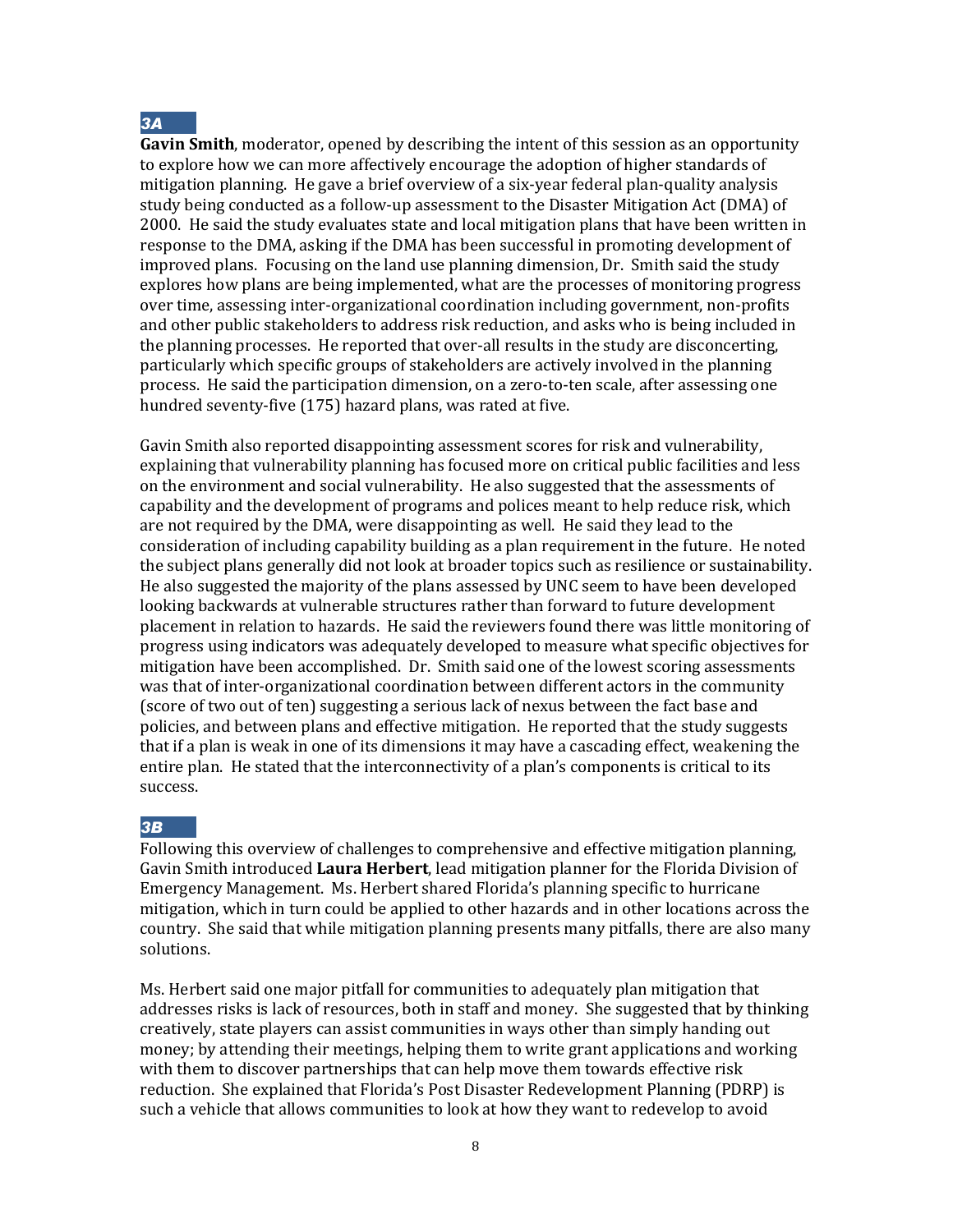repetitive damage, and the PDRP helps to integrate all local land use plans to eliminate redundancy of effort and discover gaps. She added that another mitigation effort by the state of Florida—27P22 of the Florida Administrative Code—requires each community to report annually how it wants its mitigation funds spent. Ms. Herbert said this keeps communities in touch with their mitigation planning process on a year-to-year basis, and in addition, interns developed monitoring and documentation strategies for communities to help them more easily gather pertinent information annually for the five-year cycle of federally mandated reporting. She said Flood Resistance Standards have been integrated into Florida's Building Codes and are applicable to other types of hazards.

#### *3C*

The second speaker, **Janiele Maffei**, is a structural engineer and Chief Mitigation Officer with the California Earthquake Authority (CEA). She observed that in some cases, rather than higher mitigation standards there is the question of having any mitigation standards at all, giving the example of standards for new buildings but few for pre-existing buildings. She stated that definitions of standard performance levels include a spectrum from life safety, meaning occupants are able to safely leave a building following an earthquake, all the way to when the building may again be safely occupied, and in between, standards to establish feasibility of safely sheltering in place for residential structures. Ms. Maffei stated that it is also necessary that the standards of mitigation be consistent with the means through which communities may receive financial incentives.

Ms. Maffei explained the levels of government at which the standards are set, specifically that the executive branch makes most decisions regarding earthquakes. She said the 1977 National Earthquakes Hazard Reductions Plan was last renewed in 2004, severely limiting earthquake mitigation dollars flowing from the federal government. She described California arrangements in which the state, CalEMA, CalTrans, California Water Authority, California Earthquake Authority, counties, multi-county organizations, municipalities, public and private agencies are each responsible for pieces of the planning, policy and implementation of mitigation standards. She added that the CEA uses its funding to create a culture of seismic awareness, integrating multiple disciplines in mitigation to get around the earthquake risk versus political risk dichotomy.

#### *3D*

The final speaker, **John Ingargiola**, Senior Engineer at FEMA, addressed the concept of higher mitigation standards for floods and tornados. He argued that questions in the debate of the feasibility and effectiveness of the most appropriate hazard provisions for development have already been answered at the national level through an ongoing, comprehensive dialogue including a wide range of stakeholders in the development of the Consensus Codes and Standards (CCS), drawn principally from the International Residential Code, the International Building Code and the referenced standard ASCE 24 for Flood Resistant Design and Construction, inclusive of considerations for regional adaptability and affordability. He stated that flood hazards in CCS already exceed the 40 year-old minimum NFIP criteria. He said CCS contains more specific requirements and some higher standards that have resulted from the lessons learned and forensic studies of building performance following major disasters. He added that if local jurisdictions have higher minimum flood levels than designated in the CCS, then the local designations take precedence in concert with other minimums as designated in the national code, such as the height of utilities, use of fill, and the nature of materials used. He said a more complete list of the specific and higher CCS flood provisions can be found at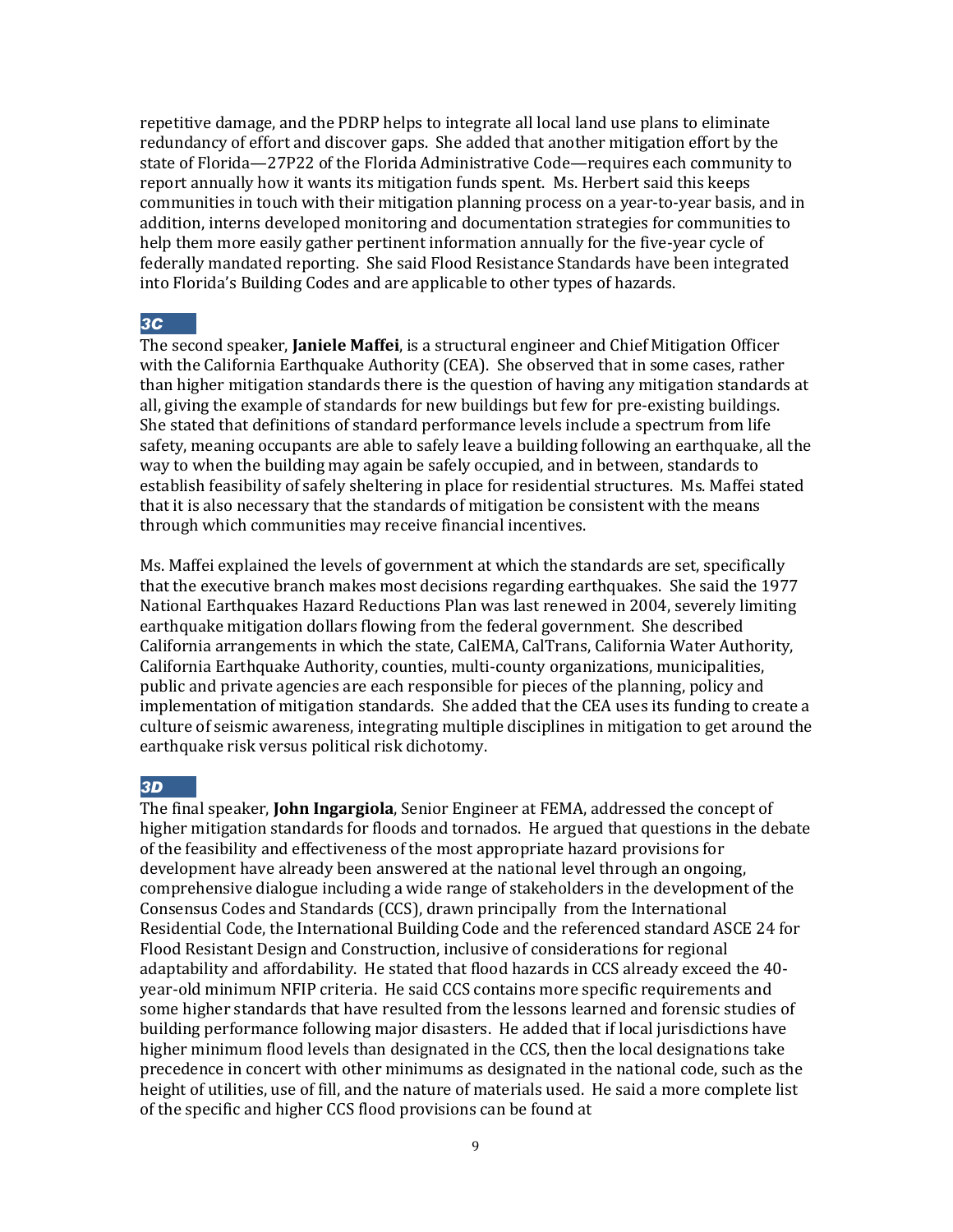<http://www.fema.gov/library/viewRecord.do?id=4575> . Mr. Ingargiola explained that while the CCS standards are no less stringent than the minimum NFIP criteria, they may not address every local situation in the floodplain and therefore communities are advised to follow the most stringent criteria available. As to whether communities using the national CCS for flood regulations, he reported a recent evaluation conducted by FEMA showing over 50% of communities with flood hazards have adopted these CCS requirements, up from 34% in 2008.

Regarding tornados, Mr. Ingargiola stated that over 20,000 residential safe rooms and 1,300 community safe rooms have been constructed since 2001 using FEMA Hazard Mitigation Assistance funds to meet the design and construction criteria in *FEMA 320* and *FEMA 361.*  He said many of these safe rooms have saved lives and continue to do so in actual events. He reported that the next edition of CCS coming out in 2015 will require all new K-12 schools and first responder facilities to have safe rooMs. He said this results from FEMA's proposal being approved by the International Building Code Committee at its Code Hearing in May 2012.

Mr. Ingargiola concluded by emphasizing widespread code improvements, saying "These are not your father's codes my friends." He proposed that NHMA members and all organizations work together to educate each other and move toward adopting and using CCS requirements which provide the public the minimum protections necessary against natural hazards in the US.

## *3 Q/A*

The discussion that followed the panelists' presentations included comments on the influence of forensic analysis following disasters, potentially leading to litigation if building codes are not being followed. Another observer said post-disaster reports seem to suggest that enforcement of codes is relatively lax. Ms. Maffei responded by saying California's earthquake codes are quite stringent. In response to a question asking if compliance with codes had any payoff in reducing cost of hazard insurance, Ms. Herbert said there are benefits for wind mitigation in Florida, and Ms. Maffei added in California there are insurance benefits for seismic mitigation. Mr. Ingargiola noted the CRS program already rewards communities enforcing CCS with points that can lower the cost of flood insurance in the community. An observer said the rate of non-compliance with codes in Louisiana tended to negate getting insurance at all.

## *4*

**Session Title: Track 2, Mitigation Needs**: *Presidential Policy Directive 8: Integrating the Whole Community*

| <b>Moderator:</b> | <b>Roy Wright, FEMA</b>                                                |
|-------------------|------------------------------------------------------------------------|
| <b>Speakers:</b>  | <b>David Mallory, Denver Urban Drainage and Flood Control District</b> |
|                   | <b>Jim Schwab, American Planning Association</b>                       |
|                   | Darrin Punchard, AECOM                                                 |
| Recorder:         | <b>Deborah Mills, Dewberry</b>                                         |

#### *4A*

**Roy Wright: Moderator's Opening Remarks.** He said PPD-8 is titled National Preparedness. Mr. Wright explained that during the one year process, in bringing in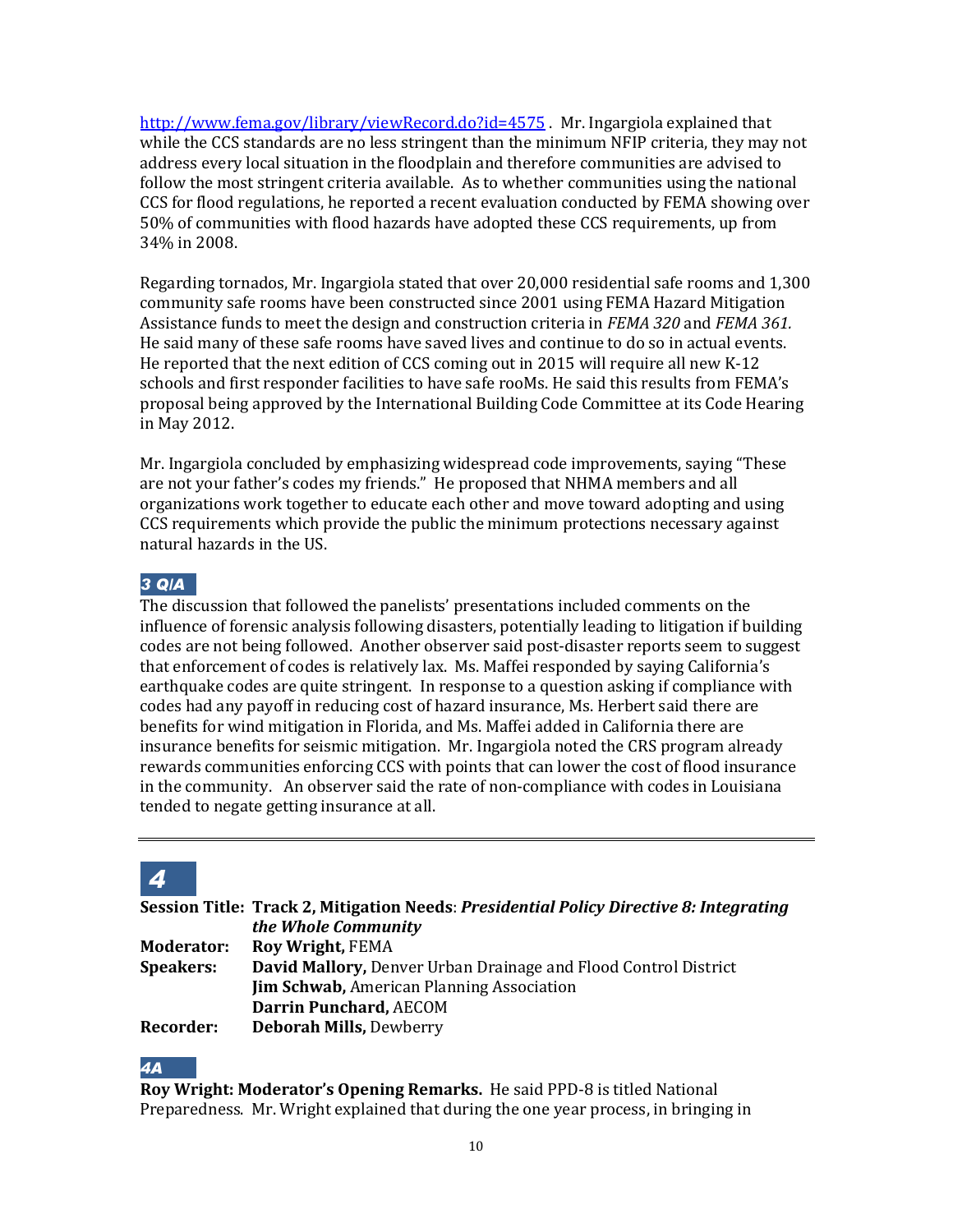stakeholders, there was a disparate view as to the meaning of PPD 8. He said hazard mitigation refers to capabilities to lessen the impacts to people and property, including but not limited to efforts to reduce impacts to infrastructure from natural hazards and terrorism.

Mr. Wright summarized the process:

- Bringing in these stakeholders who did not know each other was a challenge.
- Infrastructure divided into two areas: resilience and sustainability.
- Broke down silos and forced us to look at infrastructure issues critical to society such as water (electric and communication systems usually come first).
- Kansas City stakeholder meeting resulted in massive input, then a two-day draft composition effort.
- The concepts from the draft resulted in the final plan after more than 2,000 adjudicated comments.

Mr. Wright suggested the directive will make some definitive statements about mitigation that will drive federal programs in the future: 1) it will set resilience and sustainability as guiding principles, and 2) it will establish resilience as the "end state" of effective risk management.

He said seven categories were maintained in the successive drafts, not as novel ideas, but defining a nation focused on its risks and bringing elements together in making riskinformed decisions within five societal elements of the National Recovery Framework:

- Economic
- Housing
- Infrastructure
- Health and community welfare
- Cultural and natural resources

Mr. Wright explained the draft document is presently at the White House for final review during the next few weeks. He said the May 2, 2012, draft is mostly intact; graphics are slightly changed. He said a mitigation framework leadership group was created to oversee and ensure that capabilities move forward, and includes state, local, and federal entities.

## *4B*

## **David Mallory,** Denver Urban Drainage and Flood Control District

Mr. Mallory reported on his experience on the core writing team for integrating stakeholder comments into implementation schemes for PPD-8. He said representatives of many organizations attended the meeting in Kansas City, leading to even more written comments totaling over 130 pages, from which the team worked to craft a 40-page draft.

Mr. Mallory said there will be some fundamental changes, because the discussion has grown far beyond traditional FEMA mitigation programs:

- **1.** Mitigation in PPD-8 is about building capabilities and capacity without new resources.
- **2.** It is clear that we have to do more with less. A basic workshop premise to participants was not to create a new program.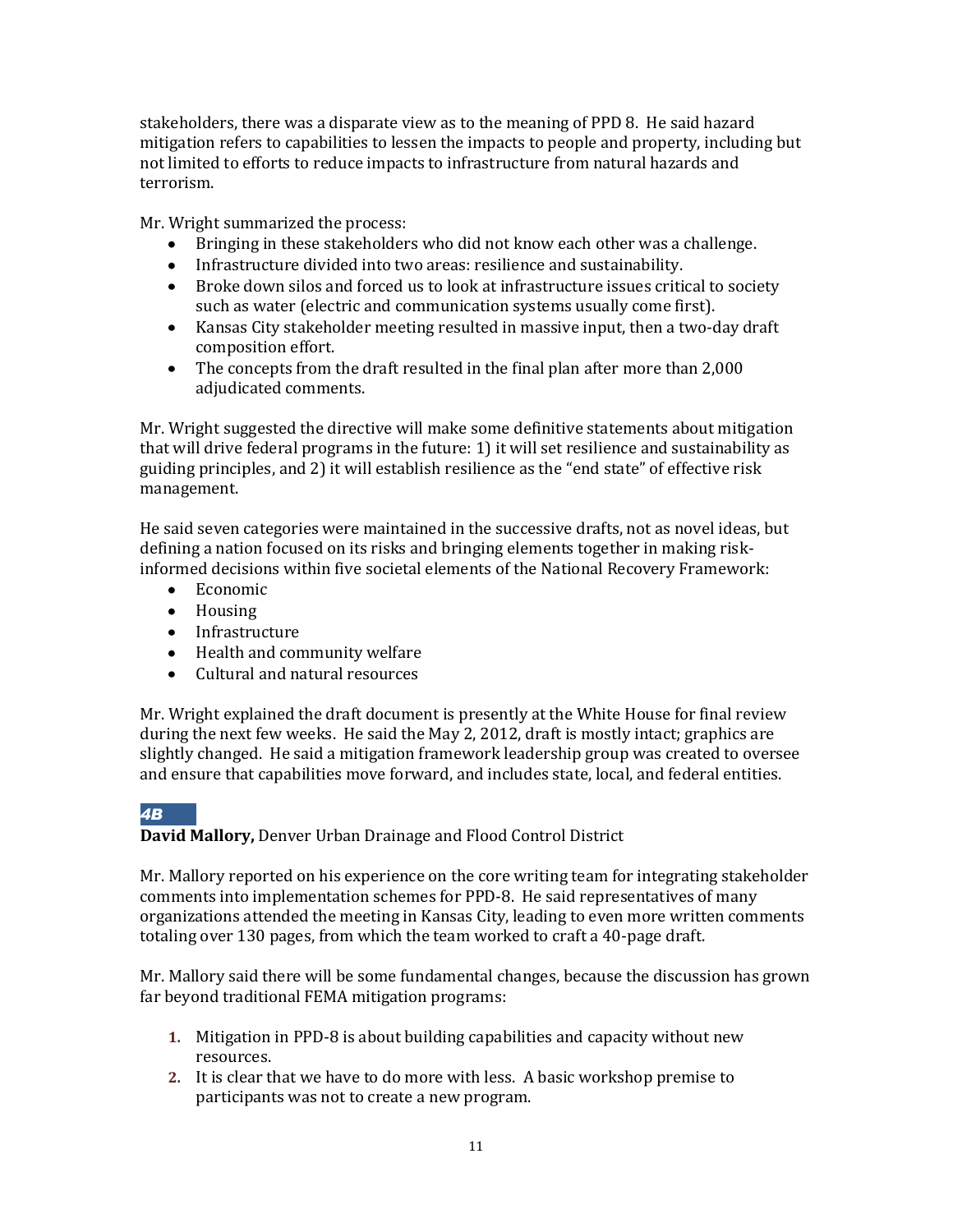- **3.** Conversations need to be much broader. Floodplain managers need to talk to emergency managers, for example.
- **4.** Theme from Dave Miller, FEMA: *Mitigation is the thread that weaves through the fabric of emergency management*.
- **5.** The new framework reflects many positive aspects of Risk MAP: delivery of regulatory and non-regulatory products to help communities make good decisions.

#### *4C*

**Jim Schwab:** Manager, Hazards Planning Research Center, American Planning Association

Mr. Schwab listed what he considers to be important issues and concerns in the evolution toward PPD8-based mitigation programming and the emphasis on capabilities:

- 1. Does the built-in tension between national security and natural hazards emphasis become a barrier to success?
- 2. How is DHS/FEMA evolving? The initial creation of FEMA involved fairly strong national defense cold-war staffs. It evolved toward civilian help to local governments with disasters Andrew, Northridge, Fran, Floyd, and then push-back to a national defense role with the attacks of 9/11. Then bounce-back to a military assistance emphasis in the Katrina response, but Katrina was as much a man-made as a natural event due to lack of quality and capacity of infrastructure. We made problems larger than they needed to be.
- 3. It is not clear that planners have the luxury to focus on natural mitigation when there is an urban environment and urban design principles to consider. For example: Design for national security in the Nation's Capital.
- 4. What caused the recent Colorado wildfires? The mix of human and natural causes. For wildfire mitigation, the cause does not really affect the outcome or how we mitigate. Conditions determine outcome based on relationship between natural and built environments.

Mr. Schwab referenced the 2010 American Planning Association report: *Hazard Mitigation: Integrating Best Practices into Planning.* He said the FEMA-sponsored report came from the approach that there is a lack of emergency managers integrating local planners into the local HMP process. He said local hazard mitigation planning has no legal bearing; a comprehensive plan does, so it makes sense to link them. He said related work is now underway with a new FEMA contract, to revise the 1998 disaster recovery planning guide known as the "Green Book" to reflect new federal policy in DMA2000, NDRF and PPD-8.

Mr. Schwab suggested three examples where pre-planning will aid effective disaster recovery:

- Iowa Smart Plan Act: integrated FEMA and EPA concepts and defined what a local comprehensive plan should contain, with ten requirements and 13 qualifiers—one is a local Hazard Mitigation Plan—plus integration of smart growth.
- Cedar Rapids, Iowa: integrated emergency management into its new comprehensive plan.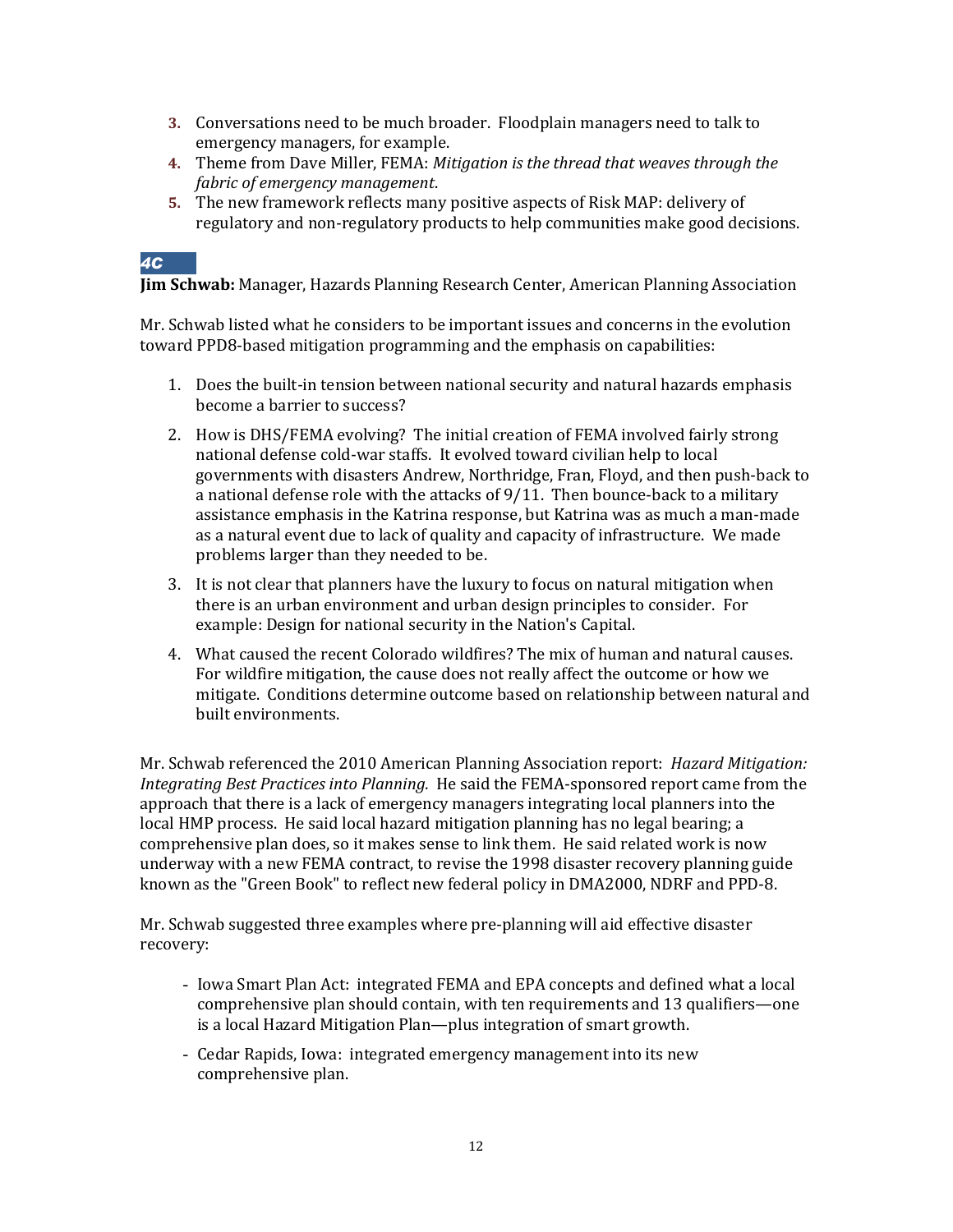- Roseville, California: proactive flood resistant community motivated from 1995 floods, Folsom Dam, major military arsenal accident many years ago and seismic hazards. (See Onion video on Folsom Dam). Roseville tends to make little distinction between natural versus man-made hazards.

#### *4D* **Darrin Punchard**, AECOM

Mr. Punchard explained that he had represented NHMA at the Mitigation Framework Stakeholder Event in Kansas City, January 2012. He said the session used fast feedback technologies for providing input to further define "mitigation core capabilities," interconnections with other mission areas—prevention, protection, response, and recovery—and stakeholder roles and responsibilities within local communities.

Mr. Punchard said FEMA's David Miller started off the event by stating a theme many have heard before: "*Mitigation is the thread that permeates the fabric of national preparedness*." He said this sentiment was echoed in the resulting draft of the National Mitigation Framework, and considering how mitigation could have been classified—not a mission area at all—in the new National Preparedness System, this is quite an endorsement. Mr. Punchard explained the final draft NMF document is very dense, difficult to get through, yet it can be seen as a composite reflecting the drafting process, and represents the wider community, with evidence of all the sentiments heard at the stakeholder event. He said a hundred years from now, because of its breadth, whether we got it right or wrong, people will be able look back and know what we were thinking in 2012.

Mr. Punchard posed a question: *What does the Framework mean for us as mitigation practitioners? He suggested, "*For most of us, probably not much – at least directly or in the near term, because it is mostly about federal doctrine." He said practitioner members of NHMA tend to be extensively engaged in efforts that already contribute to the capability targets assigned in this new Framework to the mitigation mission area and continue to help strengthen our national preparedness. Mr. Punchard also explained this new initiative is going to be accomplished by assessing, communicating and mitigating the risks that are most important and relevant to practitioners, and our communities or organizations. He said mitigation experts should expect to be asked or encouraged to bring more professional groups into the discussion and process, and perhaps address new kinds of hazards, but the central mission will remain the same—to reduce loss of life and property by lessening the impact of disasters. He said an issue still remains, concerning future allocation of resources in support of national preparedness, including mitigation grant funding, and how much those allocations will be guided by the targets or performance thresholds used for each core capability.

Darrin Punchard posed a second question: "What does the Framework mean for NHMA?" He said he believes it is a tremendous and timely opportunity, because: 1) NHMA was founded through a grassroots effort to bring together individuals and organizations working in the field of hazard mitigation, and 2) as we continue to grow from the bottom up, there are clear connections to be made with a National Framework that is being driven from the top-down, and by its own volition, is the shared responsibility of the "whole community." He suggested NHMA has been extremely successful in pulling together a cross-section of this **"**community" – many disparate disciplines and geographies dealing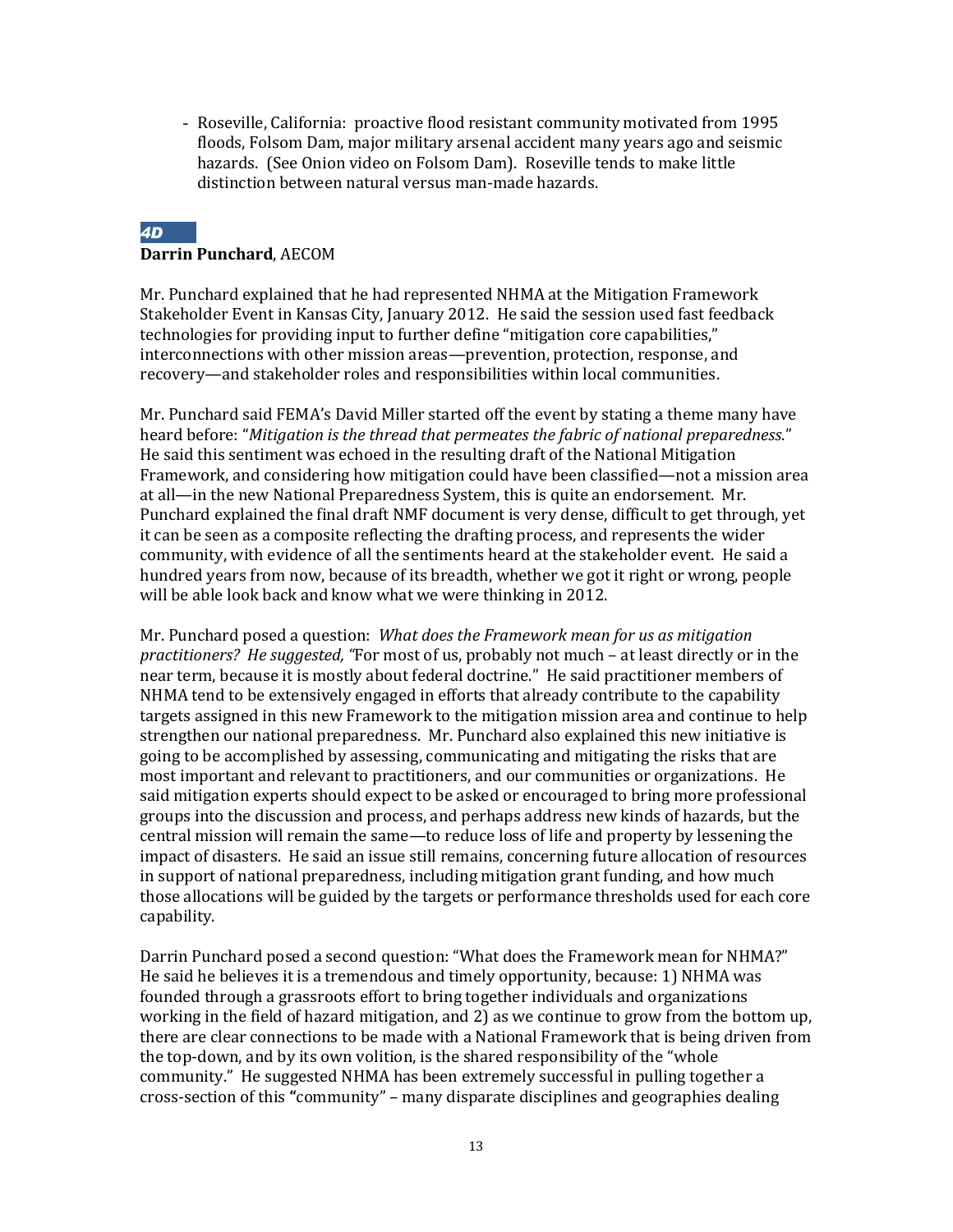with multiple hazards. He said NHMA members include individuals, communities, the private and nonprofit sectors, faith-based organizations, plus federal, state, and local governments.

Mr. Punhard further suggested that NHMA strongly resembles a solid example of what is being called a *Coordinating Structure* in the National Mitigation Framework. He explained that this new term is defined by the PPD-8 Program Executive Office as "*a coordinating structure is composed of representatives from multiple departments or agencies, public and/or private sector organizations, or a combination of the preceding, and is able to facilitate the preparedness and delivery of capabilities. Coordinating structures provide guidance, support, and integration to aid in the preparedness of the whole community. They ensure ongoing communication and coordination between all parties involved in preparing and delivering capabilities.*" He said NHMA might best be described as one that spans horizontally at the local level, but also extends vertically from the individual to the national level.He said NHMA could be most effective at bringing people together.

Concerning next steps for the mitigation framework, Mr. Puncard suggested it is similar to a design or blueprint for a new vehicle, where there may be a prototype, something perhaps rolled out onto the test tracks. He said it seems there may be an immediate opportunity for NHMA, but also an opportunity for FEMA and its partners, to begin facilitating and somehow testing, in a more realistic and measurable way, the application of the horizontal and vertical coordination sought through the Framework using NHMA as a vehicle to engage the whole community, and enable the delivery of the core capabilities advocated in the Framework document.

He noted that one of the capability targets for the Mitigation Mission Area is to "Achieve a measurable decrease in the long-term vulnerability of the Nation against current baselines amid a growing population base and expanding infrastructure base." He said it would be necessary to test how this notion can be applied and examined under the microscope at the local community level – perhaps by working in cooperation with NHMA and its recently launched seven pilot communities who will be working together as the Resilient Neighbors Network, through peer-to-peer networking on strengthening and expanding their local hazard mitigation prograMs. Mr. Punchard proposed it would be worthwhile to see how these local communities and their private sector partners would develop or revise their plans based on the information provided through the National Mitigation Framework. He said this would help clarify whether the Framework would potentially change the way things are done in order to reduce community vulnerability, and also whether the experience would alter the Framework in the future.

Concerning the five distinct mission areas, Mr. Punchard said these areas might become less stove-piped for operations closer to the local level. He said this would help specify how the "integrated, all-of-Nation, capabilities-based approach to preparedness" sought through the National Mitigation Framework can be refined based on some further vetting/testing process with communities across the country in widely dispersed regions, facing many different threats and hazards, and varied capabilities. He said this testing would need to examine the true capabilities for integration on a smaller scale—potentially more attainable.

Mr. Punchard offered comments about what NHMA can do to help achieve the goals of PPD-8 in general and the Mitigation Framework in particular. He said all advocates need to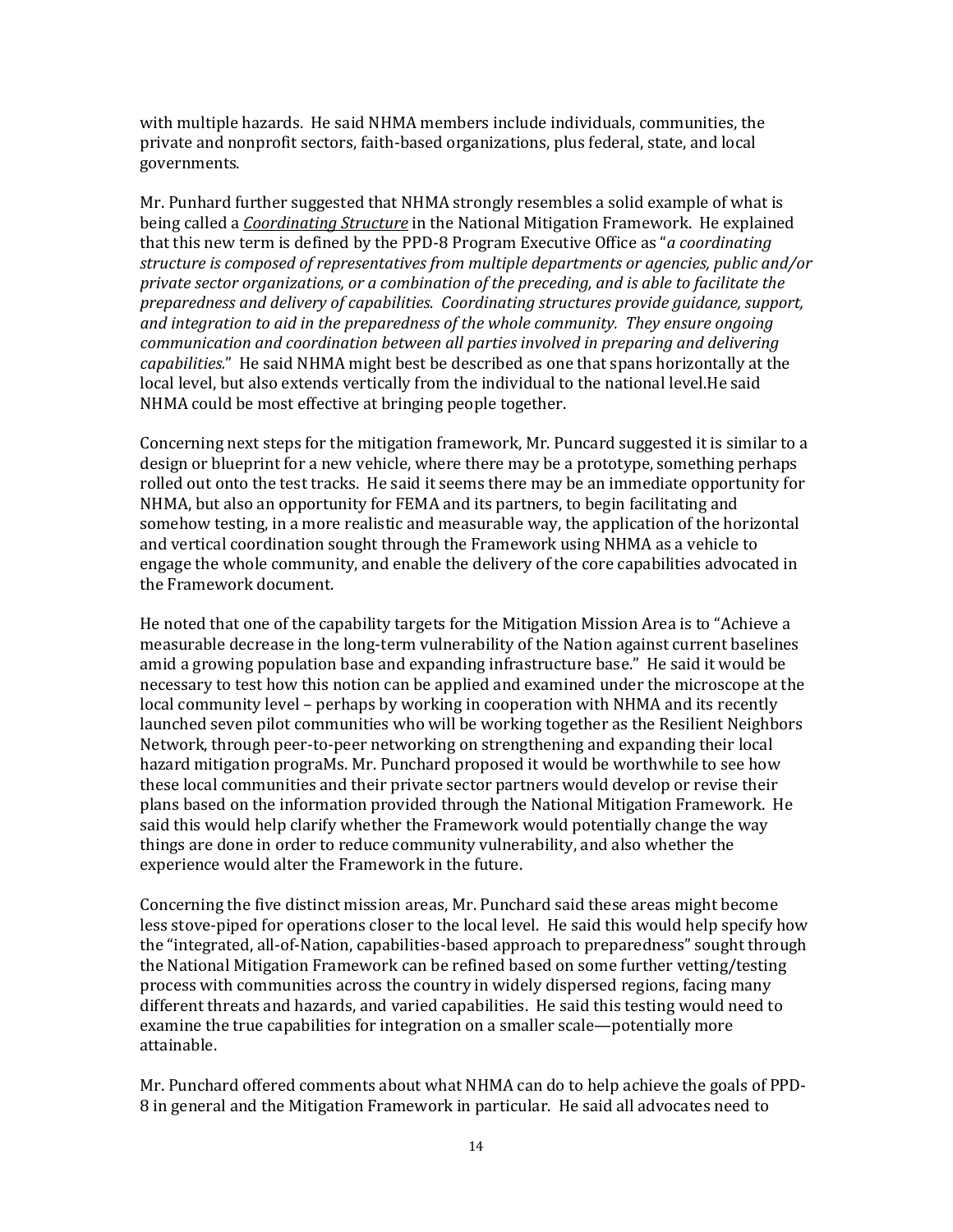make a better business case for mitigation, recognizing that PPD-8 calls for an assessment of national preparedness, including quantifiable performance measures to track progress over time, including mitigation prograMs. Mr. Punchard said it is likely these assessment results will inform future federal program decisions and budgets, adding to the importance of data that fully reflect the benefits of actual mitigation investments.

Considering the overall value of this pursuit, Mr. Punchard observed it is a challenge, but also huge and important opportunity for mitigation advocates who are constantly concerned, if not simply dumbfounded, by the lack of understanding or appreciation for how important the mitigation of natural hazards is becoming for this country. He stressed the term "natural," though recognizing that PPD-8 and the National Mitigation Framework is an integrated, all-hazards approach to preparedness.

For other mission areas, Mr. Punchard proposed that in matters such as the protection activities or disaster response there will be new benchmarks developed for the assessment of progress, perhaps involving the measurement the "operational readiness" against target capability levels identified in the National Preparedness Goal. He said these targets will likely include metrics such as the number of what are being called "readily deployable assets" such as SWAT teams, urban search and rescue teams, bomb squads, canine explosive detection teaMs. He noted such standards may make it more rigorous a process to present Congress with facts and figures that demonstrate capability targets are being met or gaps being filled for natural hazards mitigation, and to describe how important they are in support of our national preparedness. He called attention to the fact that—when done right—mitigation activities can eliminate the need for many readily deployable assets in terms of emergency response and disaster recovery.

Mr. Punchard said one of the greatest concerns he has heard expressed by fellow NHMA members, but also shared here by many in the past few days of the workshop, is that the true value of mitigation is often invisible, and does not result in the instant gratification or immediate, measurable benefits that are more easily recognized and supported in the name of homeland security. He contrasted that sense with the many explicit mitigation success stories about results where many lives have been saved, damages and losses avoided, and many taxpayer dollars saved. He proposed that mitigation advocates are good at telling these stories to each other, but the need is to do a much better job of communicating risk awareness and the value of mitigation externally, and not just to the leaders in Washington, but to local community leaders, the media, the insurance industry, and the general public as well.

Regarding a mutual opportunity for NHMA, and for FEMA and its partners, Mr. Punchard proposed more emphasis pursuing and documenting clear and measurable returns on investment for mitigation, especially the non-structural solutions versus the brick-andmortar projects. He said the latter has already been demonstrated to create a 4:1 return on investment, meaning the former could be something much greater. He said the discussions at this workshop demonstrate convincing evidence that NHMA and the experience and expertise of its members can certainly help in pulling together a strong business case for mitigation that represents the interests of the "Whole Community," and can help FEMA and it partners in measuring progress of the Framework over time.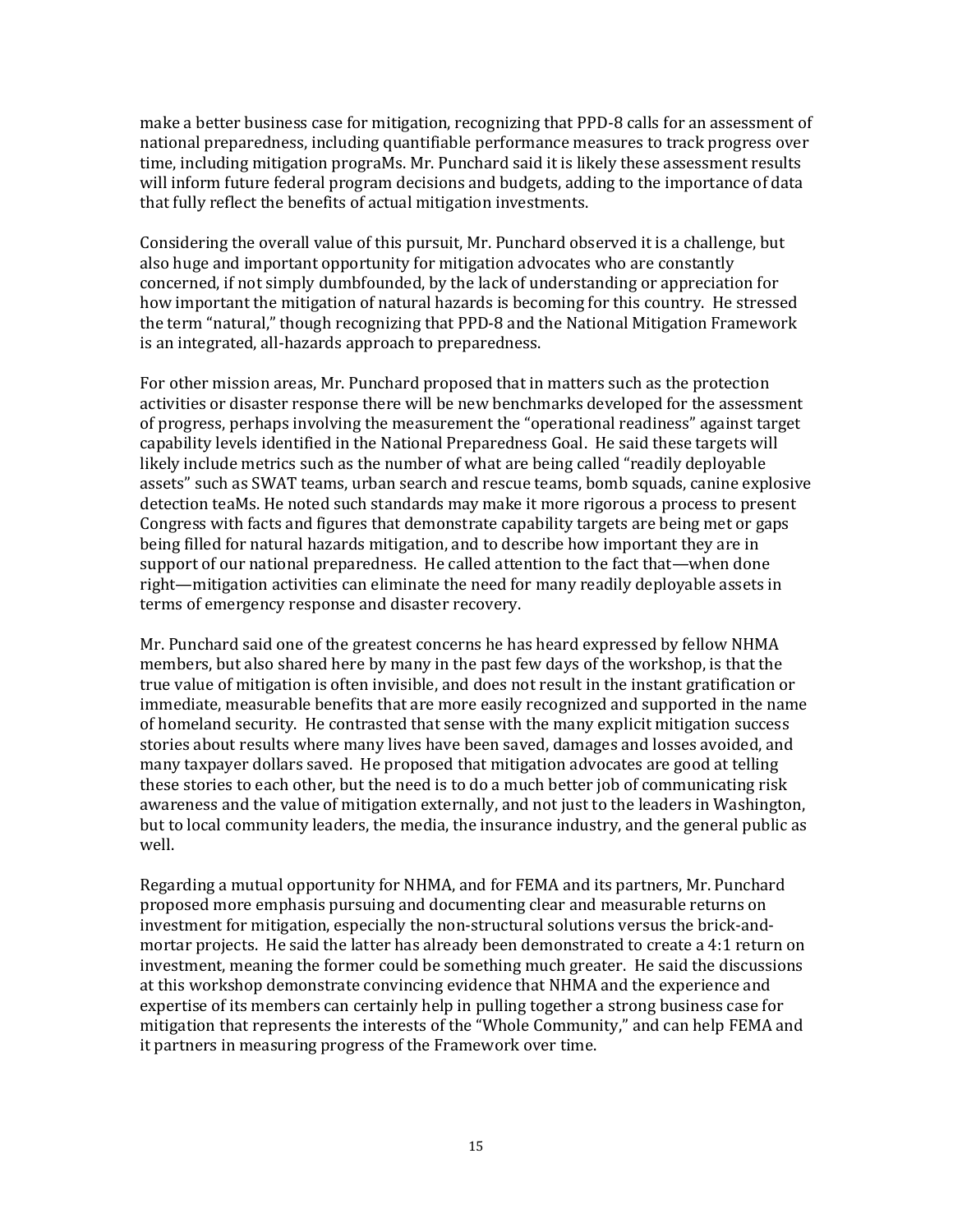## *4 Q/A* **Audience Questions, Answers and Discussion**

**Question:** Your definition of preparedness doesn't resonate with the design community. They think it's all about police, fire and rescue. How do you reach out to designers, builders and developers?

**Answer:** (Roy Wright) Broad based economic vitality, housing, and infrastructure are the three lenses used in the discussion as Congress defined "preparedness," and we can't change it. We need to demonstrate what works, and how it produces profit to private sector. In the urban planning realm we need a bridge to connect mitigation lingo to the design community.

**Answer:** (Jim Schwab) What is the scale of design? For architects it is a building, for planners it is a larger section of the community. Another sector is the landscape architects who are open to discussion of environment, and then engineers. If we consider varying scales, we may open the discussion context.

**Question:** What was the role of design/developers with the new Mitigation Framework?

**Answer:** Homebuilders were "in the room," but were not a major factor. The Constitution forbids federal influence on local land use, but feds can influence reduction or cause of risk. 30% revenue from state government is federal funds—the disaster relief fund. Categories C - G infrastructure grants could hinge on a community's efforts to reduce risk through adoption of a building code and similar measures.

**Question:** How do you anticipate the new framework to trickle down to requirements of DMA planning?

**Answer:** (Roy Wright) There should not be a lot of space between a Threat and Hazard Identification and Risk Assessment (THIRA) and a Hazard Identification and Risk Assessment (HIRA). The first round is minimal to states and not required for communities. The Comprehensive Preparedness Guide (CPG) 101 will be superseded by CPG 100. Mr. Wright said he is committed to making sure we are doing good planning, advanced appropriately to bridge gaps, and not be too prescriptive. He said FEMA does not want engagement in redundant activities.

**Question:** What we do at the state level is tied to 44CFR, we use the crosswalk and plan review tool, even if it is not required by 44CFR. It might help you identify core capabilities and make changes in the regulation. We do not have to do it, and we will not force our communities to do it.

**Answer:** (Jim Schwab) I was happy to see the new emphasis on integration. States could go further, and assist integration by state requirements.

**Answer:** (Roy Wright) FEMA has tried to make it clear as to what is required and what would make it stronger, and also attempted to look at 44CFR201 and incentivize greater efforts.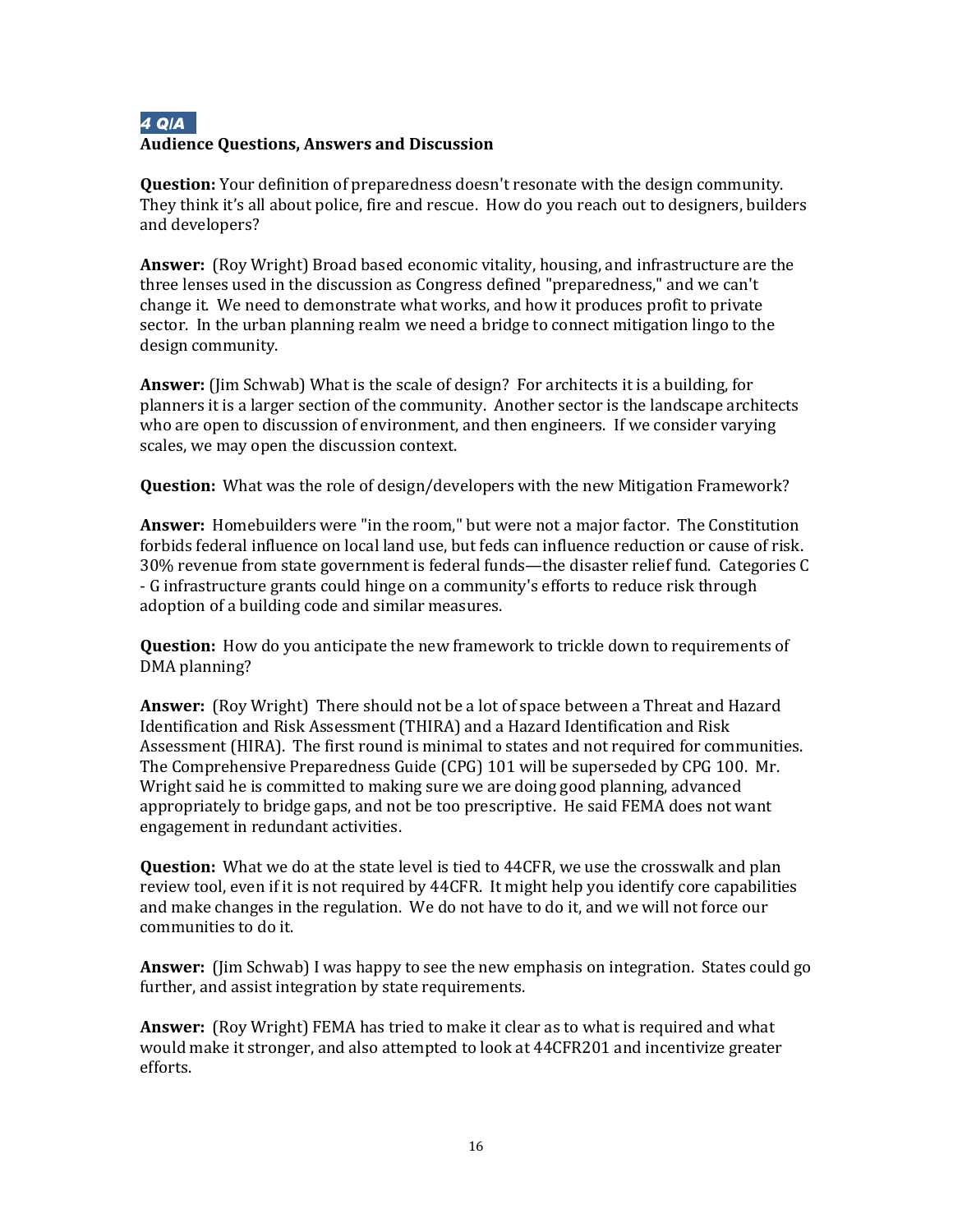**Answer:** (Darrin Punchard) Pre-DMA 2000 some states launched voluntary HMP effort; such as an example in North Carolina, requiring a hazard mitigation plan to be in place to get FEMA Public Assistance program support, i.e., funding for infrastructure repair after a declared disaster.

**Question:** Much has been said about integration of climate change adaptation, mitigation, comprehensive planning and emergency management. What is the mechanism to implement and bring money to the table? *America Burning 2002*, a FEMA publication, documents reducing urban fire in 200 years through rewards such as lower insurance rates. We need to show communities how to bring monies to development commissions, etc.

**Answer:** (Roy Wright) We need to identify community economic drivers. Craig Fugate says the greatest indicator of mitigation is the resilience of the local government tax base. Resilience ensures stability and sustainability of services the public expects.

## *5*

*Track 3: Mitigation Success Stories* 

|                   | Session Title: The Role of Private / Nonprofit Sector Innovation in Mitigation       |
|-------------------|--------------------------------------------------------------------------------------|
| Date/Time:        | Wednesday, July 18, 2012 10:15-11:30 am                                              |
| <b>Moderator:</b> | Tim Lovell, Executive Director, Tulsa Partners, Inc.                                 |
| <b>Speakers:</b>  | Tom Bennett, Past President, National Storm Shelter Association                      |
|                   | <b>Elizabeth English, Associate Professor, School of Architecture, University of</b> |
|                   | Waterloo                                                                             |
|                   | <b>Sheryl Siddiqui, Co-Chair, Language and Culture Bank, Tulsa Partners, Inc.</b>    |
| <b>Recorder:</b>  | Ann Patton, Owner, Ann Patton Company, LLC                                           |

*Tim Lovell introduced the session by saying that this session would highlight the challenges and successes of private and nonprofit sector innovators in the mitigation field. Panelists will focus on how innovation fostered by the public, private, and nonprofit sectors can assist in meeting the environmental and hazard mitigation challenges faced by local communities.*

## *5A*

**Tom Bennett** explained that he is past president of the National Storm Shelter Association, executive producer of weather programs for KOTV in Tulsa, and owner of a company that manufactures and sells SafeRooms, Jim Giles SafeRooMs. He described the evolution of SafeRoom technology through a combination of public, private, and nonprofit actions over the past 40 years.

Bennett said the story of SafeRooms starts in 1970 when an F5 tornado hit Lubbock, TX. The devastation inspired Dr. Ernst Kiesling and others at Lubbock's Texas Tech University to set out on a life-long search for ways to increase life safety and reduce losses from tornadoes. He said that at that time, people believed tornado wind speeds were so intense that it would never be possible to design a building that could withstand a tornado. He said for many years, Dr. Kiesling's teams studied tornadoes intently and dispatched research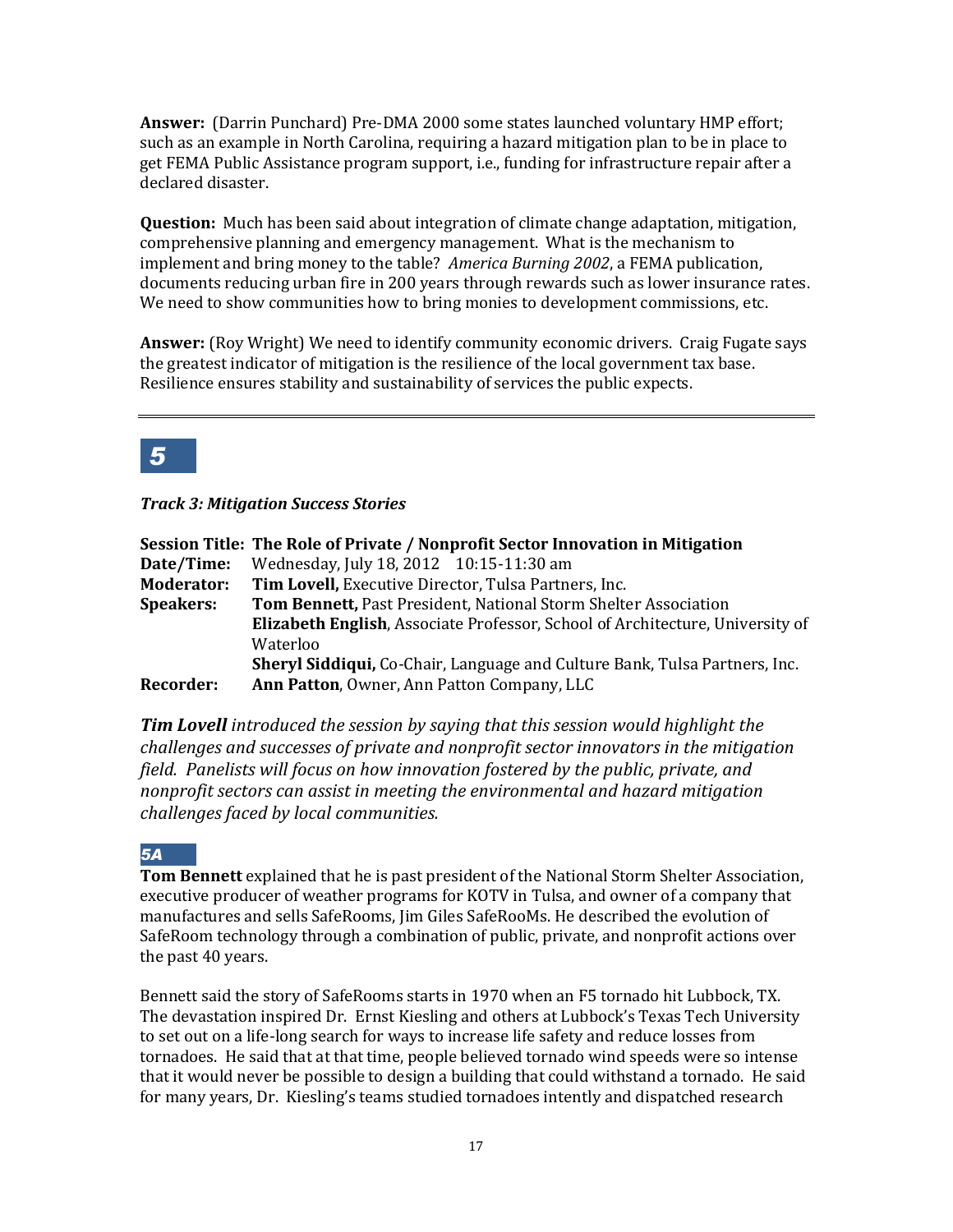teams for field investigations after more than 25 tornadoes, leading to a key observation that small interior bathrooms or closets were most likely to survive the storm. He said Dr. Kiesling designed an engineered version of that small interior room – a SafeRoom, specially anchored and armored to withstand even the strongest tornado, and designed to actually allow the house to separate from the SafeRoom if needed. He said these SafeRooms can be built inside, outside, or under a building.

Bennett showed an aerial photo of the 2011 Joplin tornado, including an above-ground SafeRoom in which people survived the storm. He also showed photos of community SafeRooms and shelters, including those in Alabama and Mississippi and noted that interest in SafeRooms is now international in scope.

#### *5B*

**Elizabeth English** said her work has focused on building resilience with amphibious foundation architecture, buildings that normally rest on dry land but actually rise and float on the surface during floods. She said she named her work the "Buoyant Foundation Project," founded in 2006 in New Orleans. She said this type of construction could be used, for example, in the Lower Ninth Ward in New Orleans, which she said was more culturally appropriate than the static alternative which would be elevated with long staircases, because floating home design could preserve the area's front porch culture and could be used for new construction or retrofits.

English said the buildings become free-floating pontoons, tethered for stability like a floating dock, and include three elements: buoyancy blocks inserted under the house, vertical guidance, and a tie to stabilize the building. She stated that the system can be used in areas of still rising water, not flowing water, and is not intended for coastal areas subject to storm surge. She built a prototype in 2007. She showed examples in rural Louisiana fishing camps and summer cottages, the Netherlands, on the Thames River in the UK, and in Bangladesh. One version uses plastic water bottles for buoyancy. She said the system is passive and very simple and long-lasting, without batteries or electrical systeMs. She said that people may want to disconnect utilities. She added that the floating house would not be an alternative to evacuation in areas where people should evacuate.

#### *5C*

**Sheryl Siddiqui** said the Tulsa Language and Culture Bank is a program of Tulsa Partners Inc., a nonprofit organization working to create a disaster-resilient, sustainable community. She said TLCB is a grassroots group of volunteers who are working to make sure that everyone, even those who don't speak English or have disabilities, gets lifesaving warning and preparedness information. Siddiqui said the group connects bilingual and multicultural volunteers to agencies working with Tulsans whose ability to receive this lifesaving information may be compromised by cultural, ethnic, or religious traditions or language. She explained that, in addition to translating the messages into many different languages, including sign language, the TLCB produces information pieces with representatives of the various cultures – so a preparedness message for Hispanics would be in Spanish and delivered by someone Hispanic, for example. "In times of stress like disasters, people are often looking for somebody who looks like them for information and comfort," she said.

Siddiqui said the philosophy that guides the TLCB is that every Tulsan should get life-saving information in a medium they can understand, and in time to save their own life. She said the group is preparing themselves first, then their communities. She said volunteers take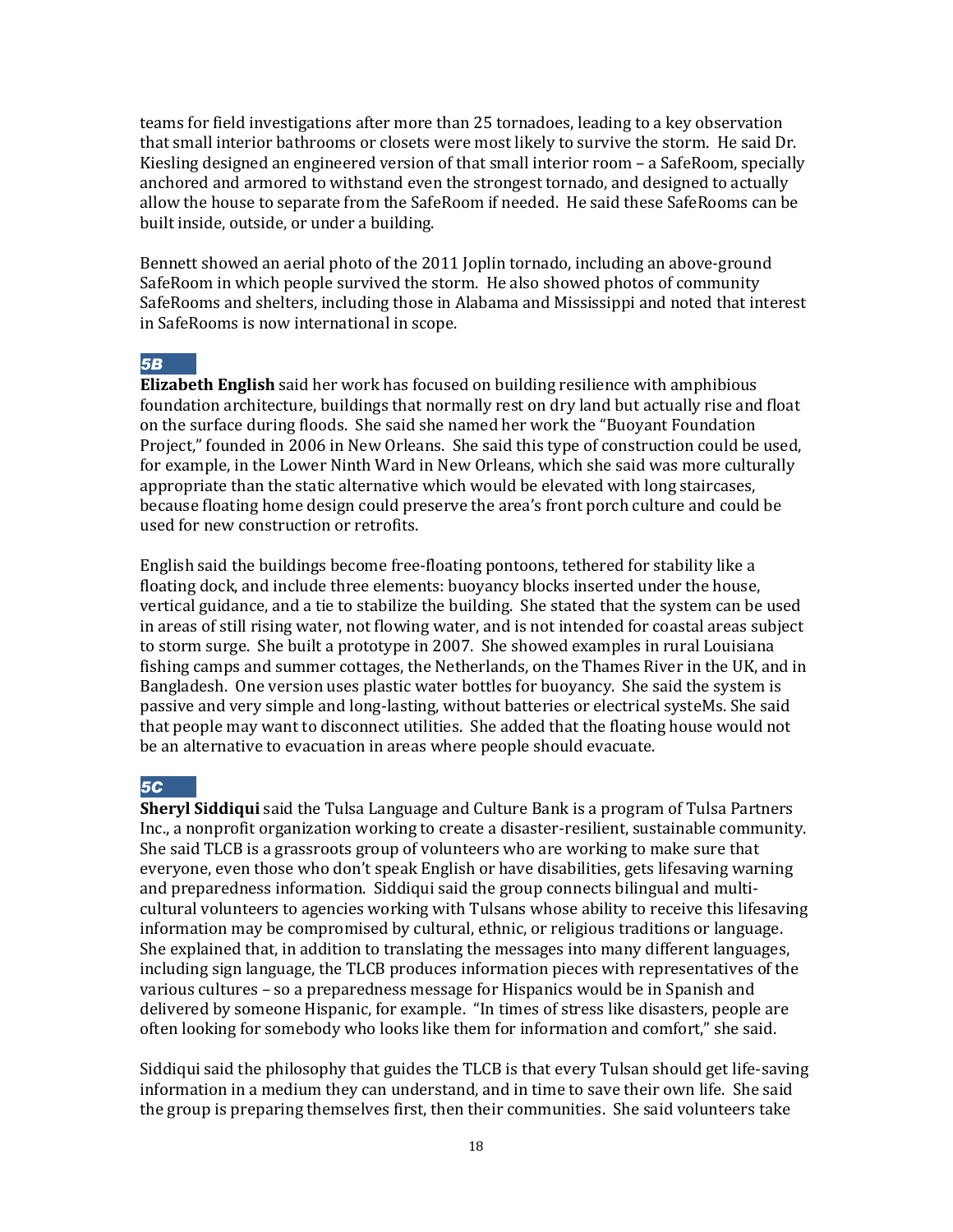extensive training in subjects such as FEMA protocols and interpretation, with a goal of becoming field-ready volunteers. She explained the group is also building bridges of understanding across cultures, but their focus is on disaster-related issues. "We're not trying to do everything for everybody," she said. "We're in the information and connections business." In response to audience questions, she agreed to share messages developed by the TLCB with other communities.

## *6*

|                   | <b>Session Title: The Challenge of Making Mitigation Matter</b>               |
|-------------------|-------------------------------------------------------------------------------|
| Date/Time:        | Wednesday, July 18, 2012<br>$1:30-2:45$ p.m.                                  |
| <b>Moderator:</b> | Erin Capps, Project Manager, H2O Partners, Inc.                               |
| <b>Speakers:</b>  | Chris White, Chief Operations Officer, Anchor Point Group, LLC                |
|                   | <b>Roy Wright, Deputy Director, Risk Analysis, Federal Insurance and</b>      |
|                   | Mitigation, Administration (FIMA), Federal Emergency Management               |
|                   | Agency (FEMA), Department of Homeland Security (DHS)                          |
|                   | Rhonda Price, Committee Coordinator, Gulf of Mexico Alliance (GOMA),          |
|                   | <b>Coastal Community Resilience Priority Issue Team</b>                       |
|                   | <b>Walter Peacock</b> , Professor and Director, Hazard Reduction and Recovery |
|                   | Center, Texas A&M University                                                  |
| Recorder:         | French Wetmore, President, French & Associates, Ltd.                          |

*6A*

**Chris White** was previously employed by Boulder County, Colorado, but is now with Anchor Point Group, a company of fire managers and fire scientists. He noted the trends that more people are "moving to the woods," i.e., the wildland urban interface and that, while there are fewer wildfires, they are bigger. He said June 2012 saw the second highest number of acres burned and the third least number of fires. He explained this is not just a U.S. problem, as there have been killer fires recently in Russia, Australia and Israel.

Mr. White said Anchor Point has developed No-HARM, the National Hazard and Risk Model, which maps the country's "firesheds" – areas of similar exposure to fire hazard. He said instead of mapping historic fires, its fire behavior modeling accounts for factors such as development, ground cover, distance to fire stations, and likelihood of fire or embers from high hazard areas to threaten adjacent lower hazard areas. He stated the model can show "ember zones," areas that do not match the traditional wildfire susceptibility profile that are at risk from neighboring areas.

Mr. White described how No-HARM identifies 22 million firesheds that average 175 acres each. He said the model reports that 45% of the US population is at risk from wildfire, with 14% of the population in "high," "very high," and "extreme" hazard areas. Mr. White suggested No-HARM can help with wildfire management in three ways:

- 1. It provides objective data that can help policy, prioritize efforts and funding based on scientific data, instead of subjective grant writing
- 2. It can provide data to show the value of mitigation measures.
- 3. It can be used for more accurate benefit/cost analyses.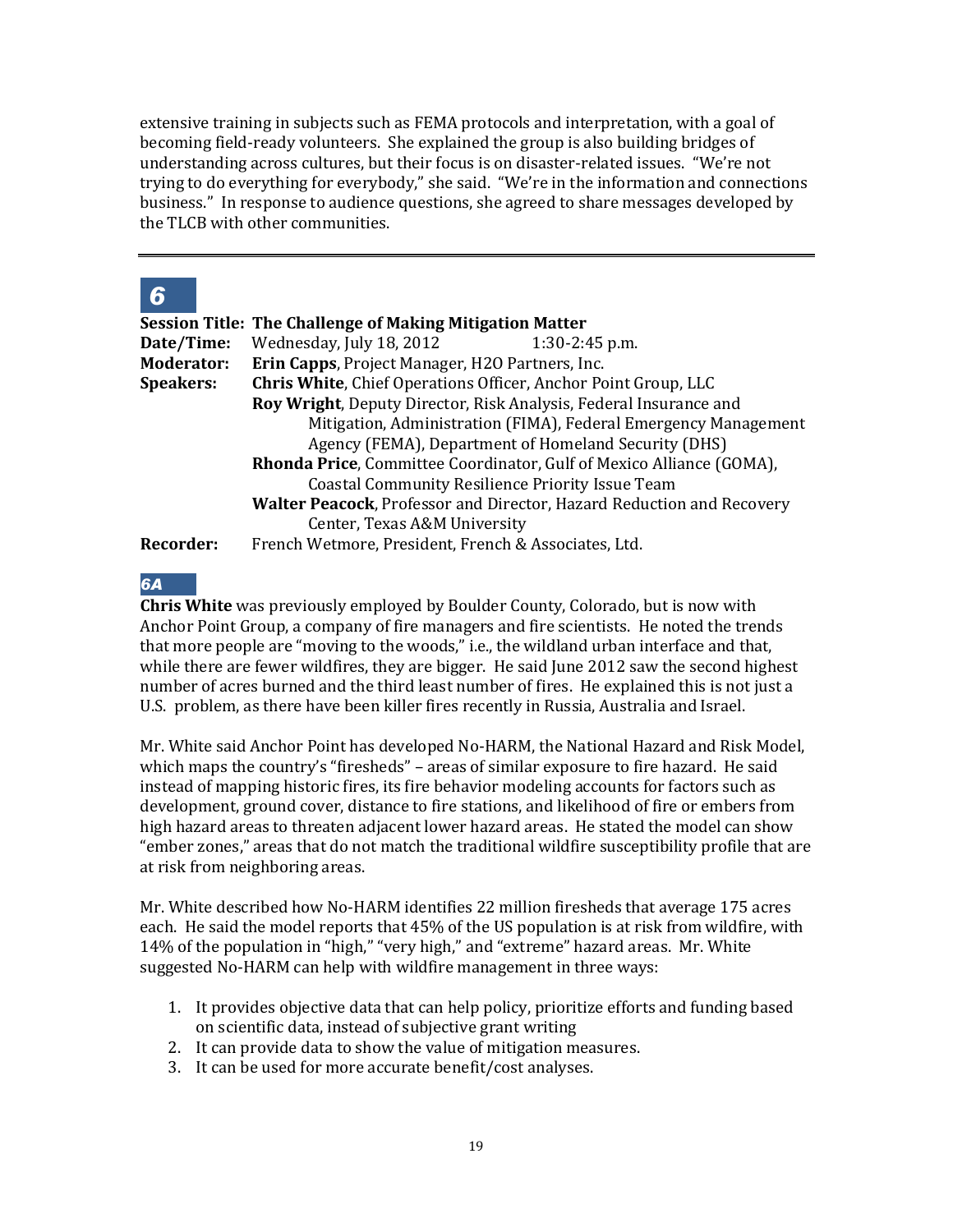

**Roy Wright** manages FEMA's Risk MAP program ("MAP" stands for Mapping, Assessment, and Planning). He said the program's annual surveys of citizens and local officials find a difference of opinion of their communities' flood risk (45% of the citizens and 68% of the officials feel their communities are at risk). He said the objective of Risk MAP is to get people to understand their risk, not just know where the boundary of the water hazard. Mr. Wright suggested that those who understand their risk are more likely to do something about it.

Mr. Wright explained that when FEMA staff meet with local officials, they expect more than the mapping engineers to participate, especially including community development staff, the mayor's office, the Chamber of Commerce, and others who drive actions in the community. He said FEMA has found that people get their information from the news media and their local officials, so FEMA wants to get those officials into the middle of the process, not only telling people about the hazard, but also what they can do about it. He said this work is being done more at the watershed level.

Mr. Wright said FEMA has a new program called "Know Your Line," that involves setting high water marks in public places, supported by seven federal agencies and 12 pilot communities. He said the water marks are usually set on public buildings, with a goal of helping individuals see the relation between flooding and their neighborhoods or their own homes—rather than a theoretical concept shown on a map. He said the program will be sensitive to local concerns as it aims to improve local recognition of flood risk.

#### *6C*

**Rhonda Price** works for the Mississippi Department of Marine Resources and is the leader of the community resilience team of the Gulf of Mexico Alliance (GOMA). She explained that GOMA represents the five Gulf states (TX, LA, MS, AL, and FL) and a variety of federal agencies. She said the mission of the team is to "coordinate and enhance efforts of local, state, federal, business and non-profit partners to assist coastal communities and ecosystems in the Gulf of Mexico region in becoming more resilient in structure and function." She said GOMA defines resilience as "the capacity of both social and environment systems to adapt to and recover from change."

Ms. Price said GOMA's team has developed five tools to help communities become resilient:

- 1. StormSmart Coasts is a web-based clearinghouse. There is one for each of the five states with state-specific information on tools, funding, and case studies. It is a "one stop shop for coastal decision makers" with guidance on what to do before, during and after a coastal storm.
- 2. StormSmart Connect is a networking site for decision makers, with over 250 registered users. Users can send messages, share files, form groups with similar concerns, and plan events.
- 3. The Resilience Index is a self-assessment that can identify community strengths and weaknesses and is designed to get users to think about the problems in their communities.
- 4. Each of the five states will have its own Homeowner Handbooks.
- 5. Sea-Level Rise Modeling [\(www.csc.noaa.gov/digitalcoast/tools/slrviewer\)](http://www.csc.noaa.gov/digitalcoast/tools/slrviewer) shows users the areas impacted by various scenarios and includes social and economic data.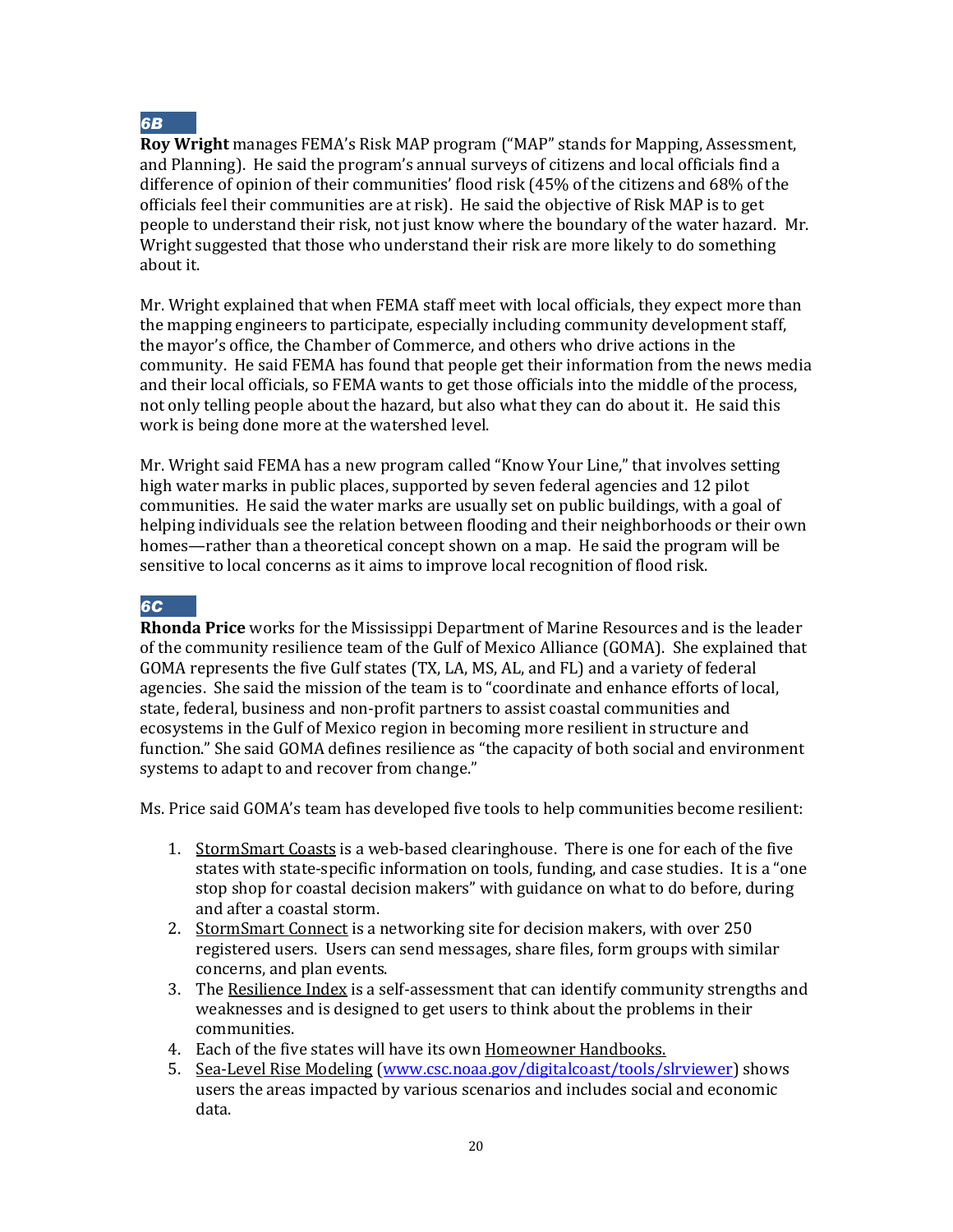

**Walter Peacock** is a professor at Texas A&M University and director of the Hazard Reduction and Recovery Center. He reviewed the findings of a recent project by the university that surveyed planning directors, city managers, and mayors of 26 counties and 98 municipalities which represented 90% of the population in coastal Texas. He said the survey sought to find out which of 44 mitigation measures were used by the communities, with results organized in ten categories:

- 1. Development Regulation and Land Use Management (7 measures)
- 2. Limiting shoreline development and activities (3)
- 3. Building Standards (5)
- 4. Natural Resource Protection (5)
- 5. Public Information and awareness (5)
- 6. Incentives tools for environmentally sensitive/hazardous area (5)
- 7. Property acquisition programs (3)
- 8. Financial tools (3)
- 9. Critical public & private facility policies (3)
- 10. Private-public sector initiatives (5)

Dr. Peacock said the study found that only 15 of the 44 measures were used to any degree, and of the top three (National Flood Insurance Program, building codes, and flood protection standards), two are driven by the federal government. He said the study's main conclusion is that communities are using a "limited portfolio" of mitigation measures.

Dr. Peacock discussed three factors that influence the use of the measures:

- 1. Planning authority: larger cities were more comprehensive while counties have limited authority.
- 2. Capacity: more data, funds, community support, and staff mean more mitigation.
- 3. Commitment: buy-in can be measured by agreements, staffing levels, and involvement of others.

He said #3, commitment, is the most important influence for achieving mitigation.



**Session Title: Track 2: Mitigation Needs. International Experiences of Natural Hazard Mitigation Professionals Date/Time:** Wednesday, July 18, 2012 1:30-3:15 p.m. **Organizer and Moderator: Tom Fahy,** Managing Director, Capitol CR Group **Speakers: Larry Brazil**, President and CEO, Riverside Technology, Inc. **David Curtis**, Vice President, WEST Consultants, Inc. and President, National Hydrological Warning Council **Bob Glasgow**, Structural Engineer and Principal, Miyamoto International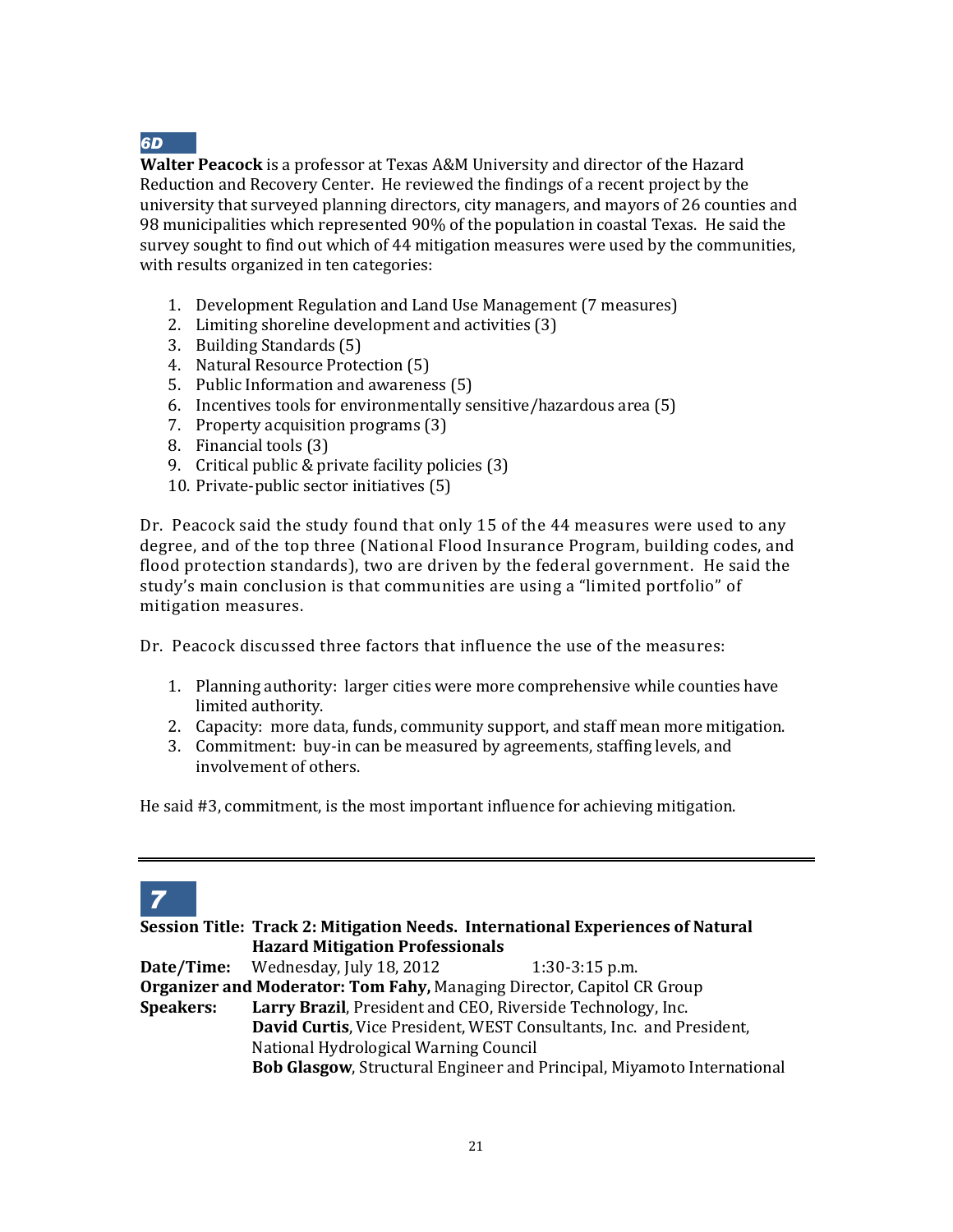#### Recorder: **Antonia Rosati**, North American Regional Climate Change Assessment Program (NARCCAP) User Community Liaison, National Center for Atmospheric Research (NCAR)

## *7A*

**David Curtis** began by discussing background information about Chile such as the country's location, climate, economic forces, GDP per capita, economic history, e.g., in the early 90s Chile grew much faster than its neighbors, and military influences in the area.

He said major uses of water went to economic uses whereas environmental factors did not get worked into the cost benefit analysis. He said one example is a hydroelectric power development to build a \$7 billion dam, causing bitter controversy.

Mr. Curtis said Chile's mining needs, i.e., copper, and living standards all require a lot of water. He said flash flooding is a big issue in Chile, including the most recent incident in Punta Arena in May 2012. He said the nation wants sustainable environment and to live with the landscape.

Mr. Curtis said his organizations have provided hydrology and hydraulics training – to government agencies, utilities, water, and sewer agencies. He said 90% of the water is treated and Chile has great water quality. He said the result, better methods of handling water and water resources—even glaciers—and the goal is to get to 40% hydroelectric production as total production for country. He said climate change will affect all this.

Mr. Curtis provided the website link to NHWC's upcoming Jacksonville conference: [http://hydrologicwarning.org](http://hydrologicwarning.org/)

## *7B*

**Larry Brazil** began by thanking NHMA for the invitation, his first occasion at a Practitioners Workshop. He gave a brief history of Riverside Technology, Inc., noting its website: [www.riverside.com](http://www.riverside.com/)

Mr. Brazil described the Nile River basin—drainage from 10 countries, currently 200 million people already limited by insufficient water and food and a projected population growth to 400 million by 2025, too much water in some places, too little in others, land degradation, poor access to energy, dominated by issues of erosion, siltation, food insecurity and poverty.

He described the Nile Basin Initiative (NBI), an intergovernmental organization formed in1999, funded by donors such as the World Bank. He explained that while many entities want to invest in the basin, NBI looks at how investments benefit all countries, not just one.

He said Riverside Technology, Inc. is involved with DSS, Forecast system design, web portal with SharePoint technology, and pilot studies.

Mr. Brazil said the Nile Decision Support System is designed to "fight problems associated with water stress…" He added that DHI is a major partner to evaluate changes in operation, irrigation, reservoir systems, etc. He said the decision support system takes current future environmental data and infrastructure into a central database and central model, simulates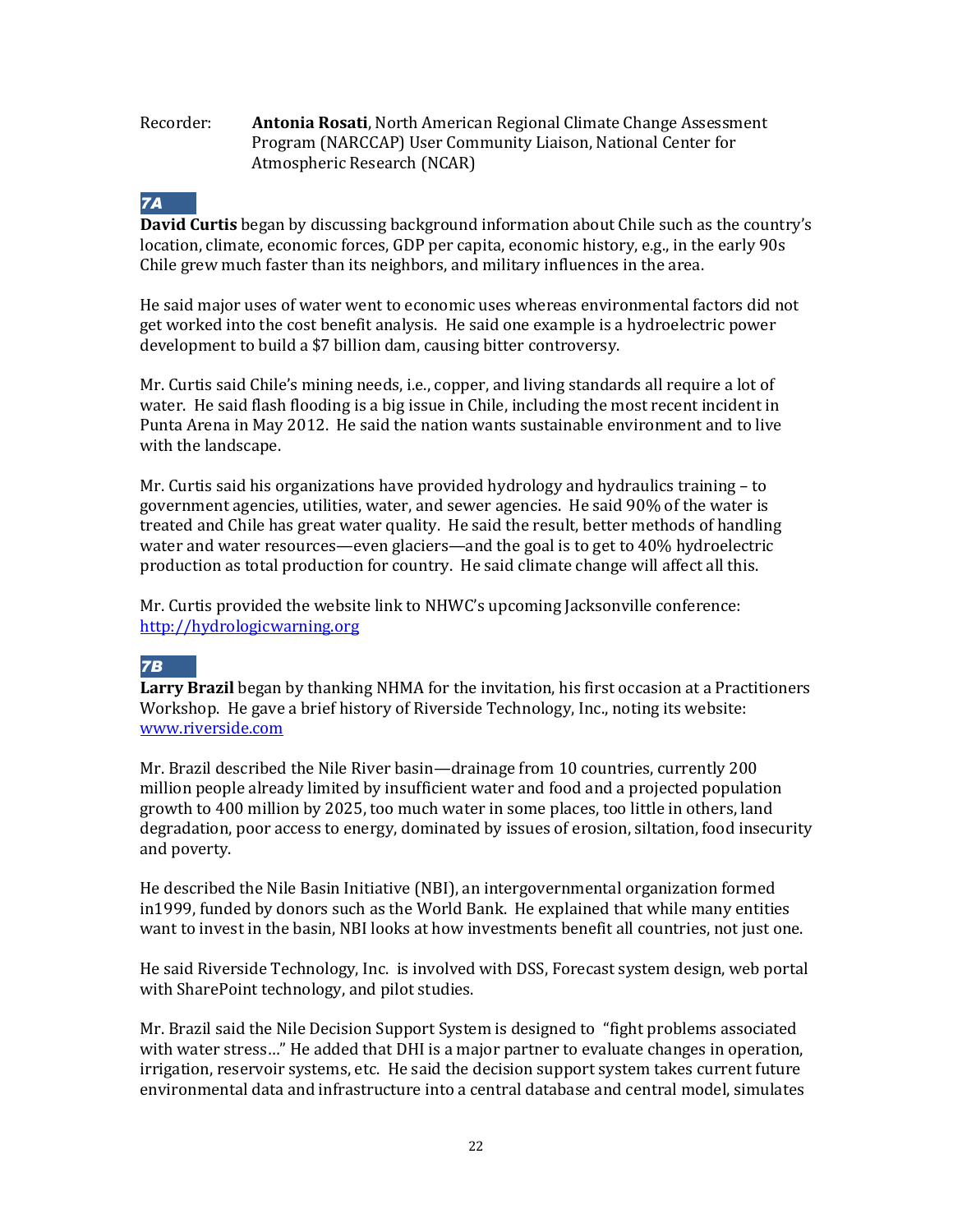impacts to object information for decisions. This way, he said, "They don't fight over who has a better model. There is consensus between stakeholders."

Pilot studies for flood risk mapping in Ethiopia and Sudan were reported by Mr. Brazil. He said the objective is to reduce future flood damages by producing tools for guiding infrastructure development and preparing for floods. He said the project is designed to teach locals how to do flood cross-sections, DEM, asset assessment converted to flood vulnerability and then produce flood risk maps with tools such as USACE's HEC. He said this is the only place in the Nile Basin that has done this sort of work.

Mr. Brazil said initial results are encouraging by measures such as use of technology, technology capacity building and sharing of information.

He said the lessons learned so far include: to practice expectation management—what is achievable—and the benefits of showing early results to keep interest and involving future users.

Mr. Brazil highlighted key issues: 1) new Nile state, South Sudan, where will their support be? 2) Grand Millennium Dam in Ethiopia, comparable to Hoover Dam, which was not approved by downstream groups, 3) the Cooperative Framework Agreement has three holdouts to this legally binding document on water distribution. He said major questions include: availability of data, appropriate tools and technology, continued donor support, and uncertainty if trained people will stay with the program and in their locations? He said climate change is an overriding question.

## *7C*

**Bob Glasow** overviewed the Haiti earthquake where his firm, Miyamoto International, has been active since the January 2010 event. He explained data on damages and losses, noting the number of homeless persons has been reduced from 1.2 million to 810,000 in 2011.

Mr. Glasgow described principal activities: 1) Assessing homes using the standard of the Applied Technology Council, ATC20, developed in California but tailored to Haiti structures, 2) Training 600 engineers on ATC20 through Haiti's Engineer and Mason Training Program, 3) Assessing 400,000 objects including mapping/GPS locations for each. He explained that ATC20 has three levels of damage—green/ok, yellow/damage, red/unsafe—with Haiti's results of approximately 50% green tagged. 30% yellow, the balance being red.

Mr. Glasgow summarized results: 1) Repair of yellow-tagged homes started in January and should end in September. 2) 7,200 homes repaired to date, occupied by about seven persons per dwelling. 3) Over 50,000 people left camps and returned home because of these repairs. 4) 30,000 houses repaired by other nongovernmental prograMs. 5) 60-70% of debris removed. 6) Over 5,000 masons, 600 engineers and over twenty contractors trained. 7) Masons hired were locals.

## *7 Q/A*

#### **Questions:**

**To Mr. Brazil** – FEMA flood mapping takes money and time. Were shortcuts used in Africa? **Answer:** Mapping was optimized based on availability of data. Data resolution of 90m and other 30m was not as accurate, supplemented with cross sections. Lots of surveying done by locals, using standard HEC tools but adapted based on resolution available. Labor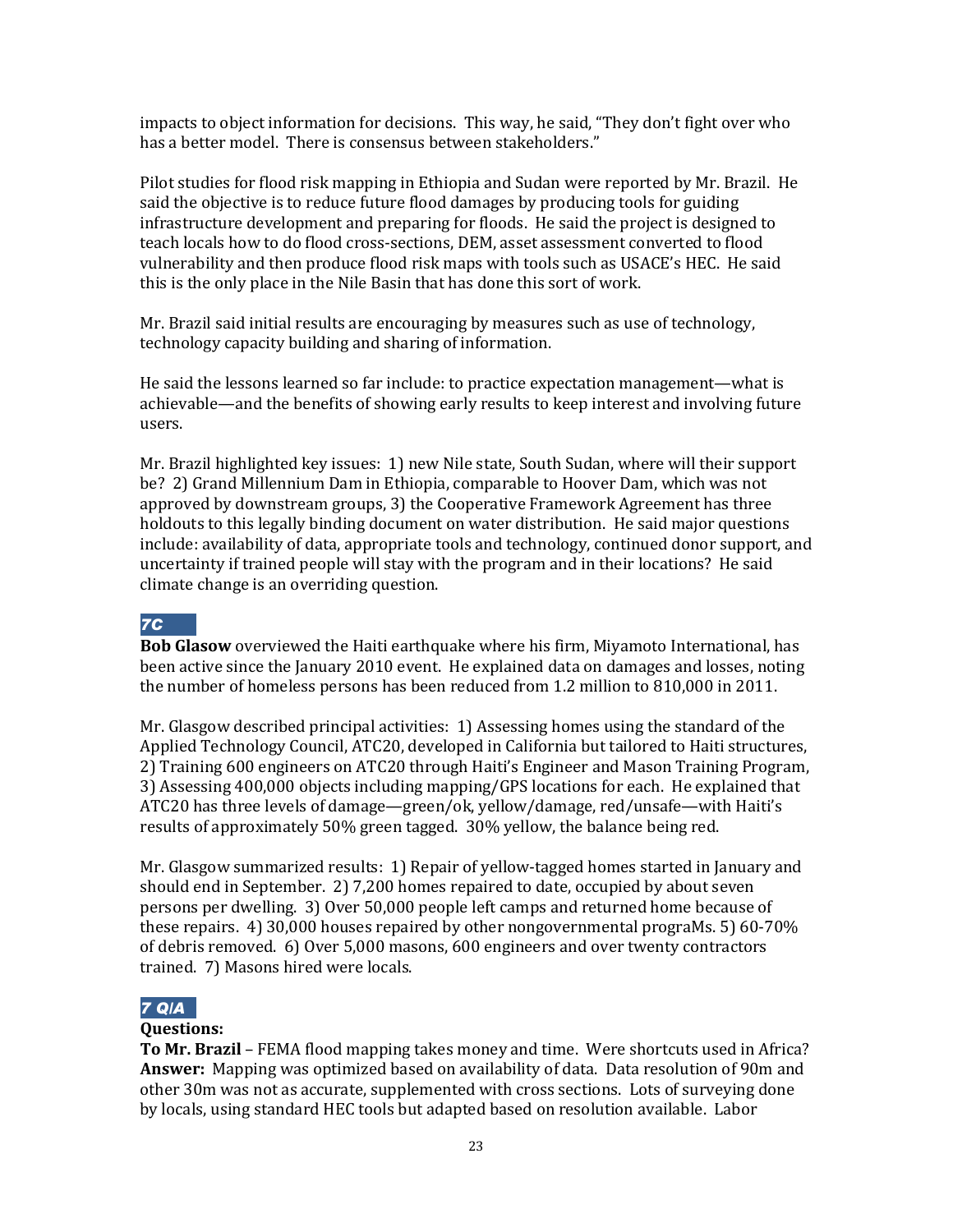intensive, so pilot studies were done. The work will also generate hydro information that helps justify the expense.

**To Mr. Brazil -** With doubling of population, is there an estimate of needs, and what is the political fallout?

**Answer:** Expecting major stress from this growth. Ethiopia is moving to control the Nile. Generally it is cheaper to fund these programs than fund a war.

**To Panel –** What are the best ways to foster sustainability?

**Answer:** Unanimously agreed, continuous training is important. Cooperative development is also important because the people must feel they own both the changes and the choices being made in their area.

**To Panel –** Please rank the importance of equipment, software, and capacity **Answer:** Capacity is the most important because technology is useless if people do not know how to use it.

**To Panel –** What are the most pressing needs in international hazard mitigation? **Answer:** The ability to pay for things. Many of these countries do not have an economy with internal demand like Chile or the US.

**To Mr. Glasgow –** Was Haiti repaired to a higher standard? **Answer:** Yes, via such features as horizontal wire reinforcing, 4 to 5 times more resilient buildings.

**To Mr. Glasgow –** Was there a multi-hazard approach to repairs in Haiti? **Answer:** Technically, this was not rebuilding but rather repair, however, the project was able to use strap-down techniques to secure some buildings against higher winds than before.

## *8*

|                   | <b>Session Title: Mitigation Successes on the Ground</b>                    |
|-------------------|-----------------------------------------------------------------------------|
| Date/Time:        | Wednesday, July 18, 2012 1:30-2:45pm                                        |
| <b>Moderator:</b> | Darrin Punchard, Senior Project Manager, AECOM                              |
| <b>Speakers:</b>  | Timothy Trautman, Flood Mitigation Program Manager, Charlotte-              |
|                   | Mecklenburg Storm Water Services, North Carolina                            |
|                   | Christina Randall, Wildfire Mitigation Administrator, Colorado Springs Fire |
|                   | Department, Colorado                                                        |
| <b>Recorder:</b>  | <b>Stacy Franklin Robinson, Senior Planner, Atkins</b>                      |

**Darrin Punchard** began the session by welcoming those in attendance and providing a brief introduction for Tim Trautman who serves as Flood Mitigation Program Manager for the Charlotte-Mecklenburg Storm Water Services in North Carolina.

## *8A*

**Tim Trautman** began his presentation by explaining that there have been a lot of challenges and successes in Charlotte/Mecklenburg with flood hazards. He explained that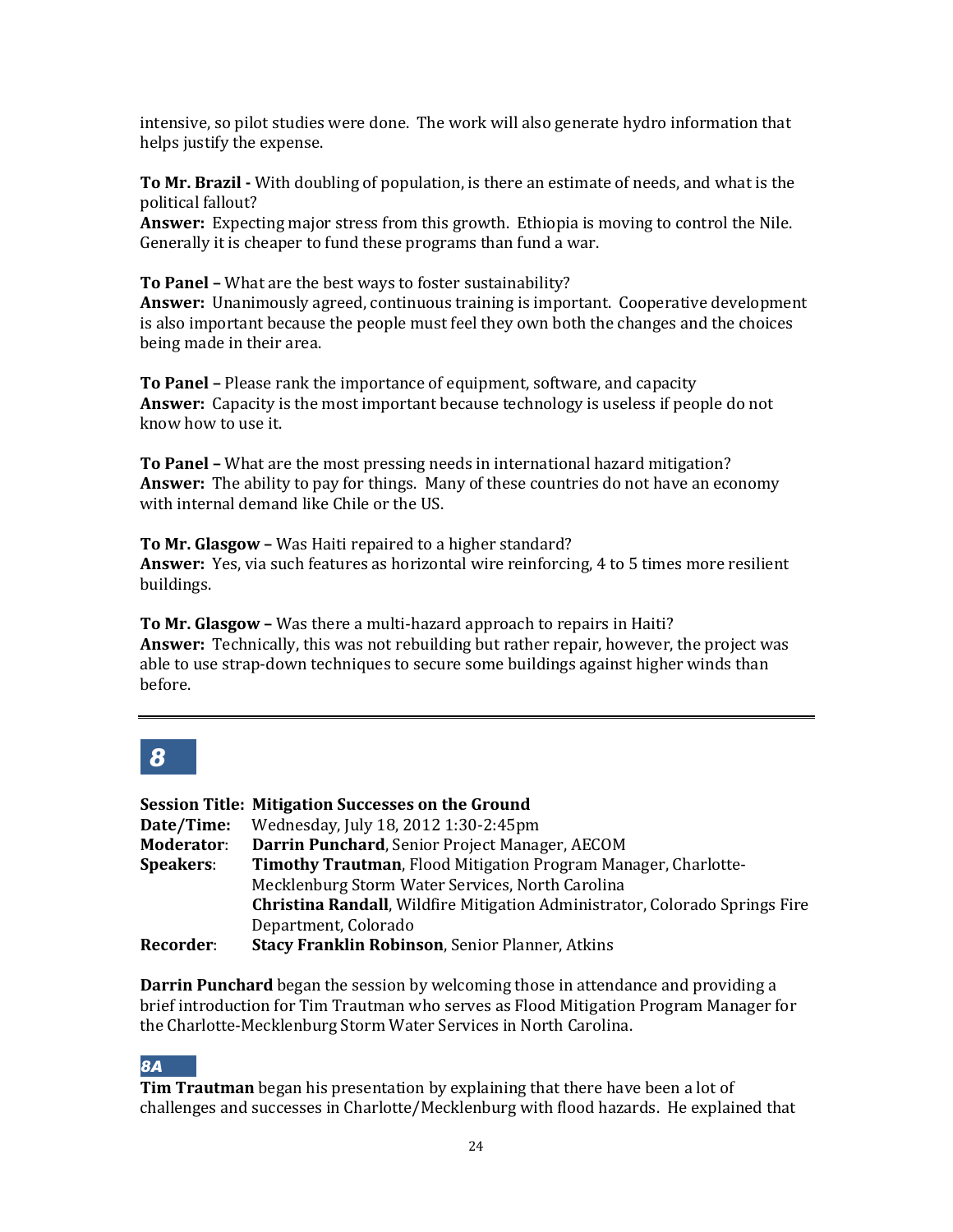the community has solutions for some challenges and still has other issues it is trying to solve.

He said Charlotte/Mecklenburg experienced two floods in the 1990s that prompted a public outcry and triggered a need for action. He said the community decided to deal with two issues: 1) address existing problems or "sins of the past," and 2) to prevent from adding to the problem in the future as Charlotte continued to develop. He said the community decided to make changes to the way it developed its floodplains and to implement many features such as better planning and no adverse impact techniques. He said Charlotte leaders were asked, "What could our floodplains look like when Charlotte is built out?" He noted that the National Flood Insurance Program, NFIP, looks at the present but communities should also be looking into their future. He said Charlotte/Mecklenburg created maps of future conditions floodplains using adopted land use plans to estimate future conditions and incorporate them into Flood Insurance Rate Maps, FIRMs, and use those to regulate development. He said several challenges were encountered in this process, such as:

- How do you regulate existing construction by future standards? How do you communicate it to homeowners?
- What assumptions are you making in developing the maps? How do you get buy-in on those assumptions?
- How are you going to maintain the data as plans change and structures are added, moved, etc?
- How can they meet the need to educate the stakeholders on the difference between the FEMA regulations and the City regulations which are more stringent?

He said that in order to address existing flood problems, a thorough plan was needed, thus Charlotte/Mecklenburg is in the process of finalizing a new Risk Assessment and Risk Reduction Plan, created in digital form so it can be updated frequently as properties change or new information becomes available. He said the new plan is used to guide the Capital Improvement Program and determine where mitigation should be applied, based on flood risk and other community priorities.

Mr. Trautman said Charlotte/Mecklenburg has had several successes over the last 12 years, including the removal of 250 buildings/homes in floodplains and relocation of over 450 families, 120 acres of floodplains restored, and \$5.5 million in water quality projects implemented. He stated that areas have flooded many times since they were mitigated and damages have been avoided to hundreds of buildings. He said the cumulative investment, and benefits in mitigation comparison clearly show the value of these efforts, with expenditures of about \$49 million and predictions to avoid \$280 million in losses. He reported successful areas of mitigation include Little Sugar Creek area and Westfield Road as well as the Cullman Avenue buyout. Mr. Trautman said that a couple efforts had been funded locally, without federal or state assistance and that the community developed a predisaster recovery plan that helps foster greater resources, increases political will and helps accomplish cost savings. He said Charlotte/Mecklenburg implemented a locally funded "Quick Buy" in 2008 after flooding from Tropical Storm Fay, which was not a federally declared disaster. He said the program offered pre-disaster market value to property owners to mitigate flooded areas through buyouts that took place three to four months after the flood event, with about 50 properties acquired. He said Charlotte/Mecklenburg used this same process to buy another 22 flood damaged homes after flooding in 2011.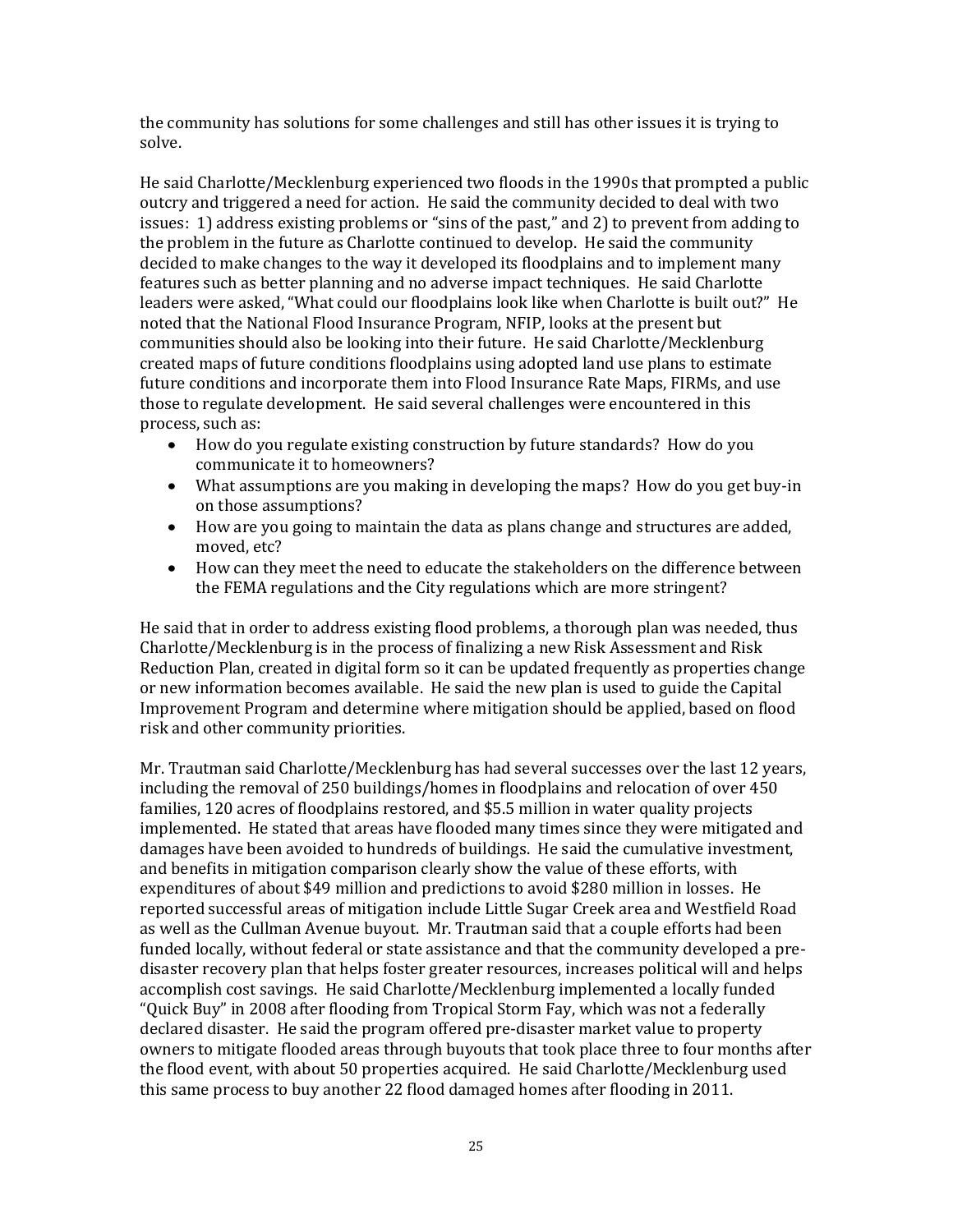Next, **Iain Hyde** from the Colorado Division of Homeland Security and Emergency Management introduced Christina Randall as the Wildfire Mitigation Administrator for the Colorado Springs Fire Department.

#### *8B*

**Christina Randall** began her presentation by describing the systematic approach Colorado Springs uses for wildfire mitigation including elements such as wildfire hazard risk assessment, education and outreach, fuels management, development review, fire behavior analysis, bans and warnings. She described the fire history of Colorado Springs, particularly the average fire return interval which is about fifty years, and the geographic pattern, with most of the city's wildland-urban interface being located west of Interstate 25.

Ms. Randall explained the city's Wildfire Hazard Risk Assessment, which uses the Wildfire Hazard Information Extraction (WHINFOE) model that processes twenty-five (25) weighted values. She said there was some initial concern about making this data publicly available as residents were afraid that their insurance rates might rise as a result of the risk identification, but it was made public and has not resulted in increased insurance rates. She said the map can be found at [http://csfd.springsgov.com.](http://csfd.springsgov.com/) Ms. Randall discussed education and outreach, noting the primary audience is adults who buy homes, while fuel management is typically undertaken through stewardship with property owners, and most mitigation work is performed on private lands by private owners. She said the city manages common areas and open spaces, and protects city-owned assets. She said for forested areas, the city prefers not to clear-cut or cut fire breaks and feels that this selective approach works best, in combination with fuels management. She noted that development review in done through the city's Hillside Ordinance, which looks at hardening at the beginning of development instead of waiting to mitigate later. Ms. Randall said the city also has a citywide Class A Roof Ordinance, with over 50,000 roofs having been mitigated through this effort.

She offered lessons learned thus far:

- It is more effective to educate adults about wildfire mitigation than children because adults are the primary decision makers in development as well as individual property mitigation.
- Enforcement is unpopular but education has proved successful in encouraging property owners to mitigate.
- Those residents who understand their risk are more motivated to mitigate it.
- Detractors can be champions if they are educated on the benefits of what the local government is trying to accomplish. Conversely, developers and realtors are important to helping this cause.

#### *8 Q/A*

**Darrin Punchard** invited audience members to ask questions of the panelists.

**Kamer Davis** asked Tim Trautman--Are owners of properties not located in the Special Flood Hazard Area buying flood insurance? **Tim Trautman** replied that the City has not studied this yet but indicated that some of the future floodplains are dropping as a result of recent map updates and the City promotes flood insurance widely.